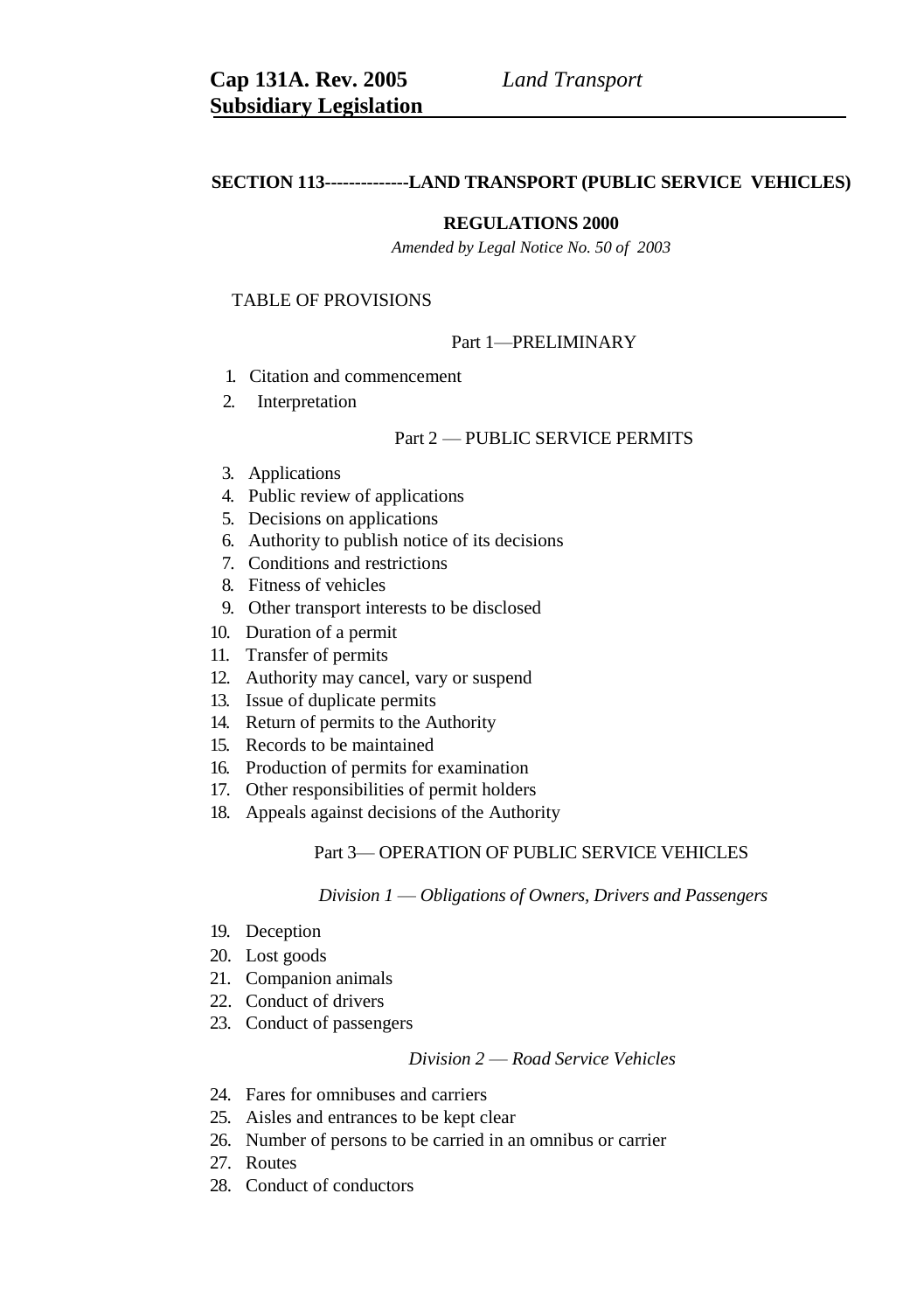# *Division 3* —*Taxis*

- 29. Taxi fares
- 30. Number of persons to be carried in a taxi
- 31. Shortest route to be followed
- 32. Operation from or within a taxi base and stand
- 33. Use of Taxi stand
- 34. Plying for hire
- 35. Fitting of taximeters
- 36. Types of taximeters
- 37. Use of taximeters
- 38. Testing of taximeters

# *Division 4* — *Rental Vehicles*

- 39. Use of rental vehicles
- 40. Number of persons to be carried in a rental vehicle
- 41. Records to be kept by operator of rental vehicle business

# *Division 5* — *Hire Vehicles*

- 42. Number of persons to be carried in a hire vehicle
- 43. Hire vehicle fares
- 44. Hiring of a hire vehicle and plying for hire
- 45. Records to be kept by operator of hire vehicle business

# *Division* 7 — *Minibuses*

- 46. Fares
- 47. Plying for hire
- 48. Mini-bus stand
- 49. Routes

# Part 4 — CONSTRUCTION OF PUBLIC SERVICE VEHICLES

- 50. General provisions
- 51. Requirements for Mini-buses
- 52. Requirements for omnibuses
- 53. Requirements for carriers
- 54. Requirements for taxis
- 55. Requirements for hire vehicles
- 56. Seating capacity of public service vehicles
- 57. Other requirements for public service vehicles

# Part 5— MISCELLANEOUS

- 58. Penalties
- 59. Repeal

Schedule—Taxi Fares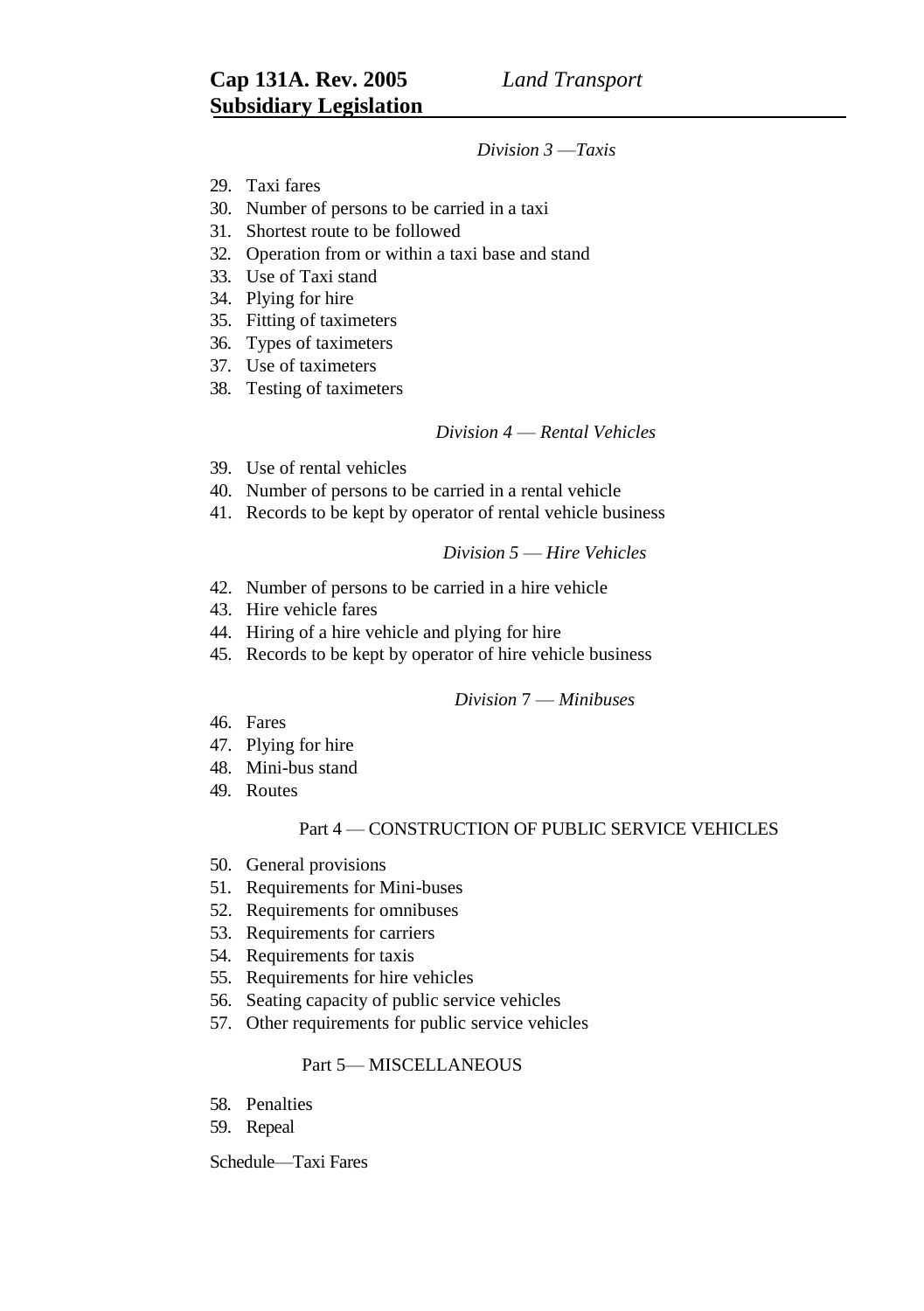# Part 1—PRELIMINARY

#### *Citation and commencement*

1. These Regulations may be cited as the Land Transport (Public Service Vehicles) Regulations 2000, and commence on 10th July 2000.

#### *Interpretation*

- 2. In these Regulations, unless the contrary intention appears—
	- 'apply' means to apply to the Authority on the approved form and accompanied by the prescribed fee and "application" has a similar meaning;
		- 'approved form' means form approved by resolution of the Authority for the purpose of these Regulations;
		- 'Certifying Officer' means a person appointed as such under section 19(l)(a) of the Act;

'cm' means centimetres;

'conductor' means a person employed by the holder of a permit to perform the functions under regulation 28 and includes a security officer or inspector employed by the holder of a permit;

'm' means metres;

'mm' means millimetres;

'permit' means a public service permit issued under section 65 of the Act;

'prescribed fee' means the fee prescribed in Schedule 1 to the Land Transport (Fees and Penalties) Regulations 2000;

'road service vehicle' means an omnibus or a carrier.

Part 2— PUBLIC SERVICE VEHICLE PERMITS

### *Applications*

3.—(1) A person may apply for a new permit or for the re-issue or amendment of a permit.

(2) If the application received by the Authority requires a notice under regulation 4 (1), the applicant must ensure that the prepared notice given by the Authority is published within 14 days from the date of that notice and the cost of the publication is borne by the applicant. **(LN 50/2003)**.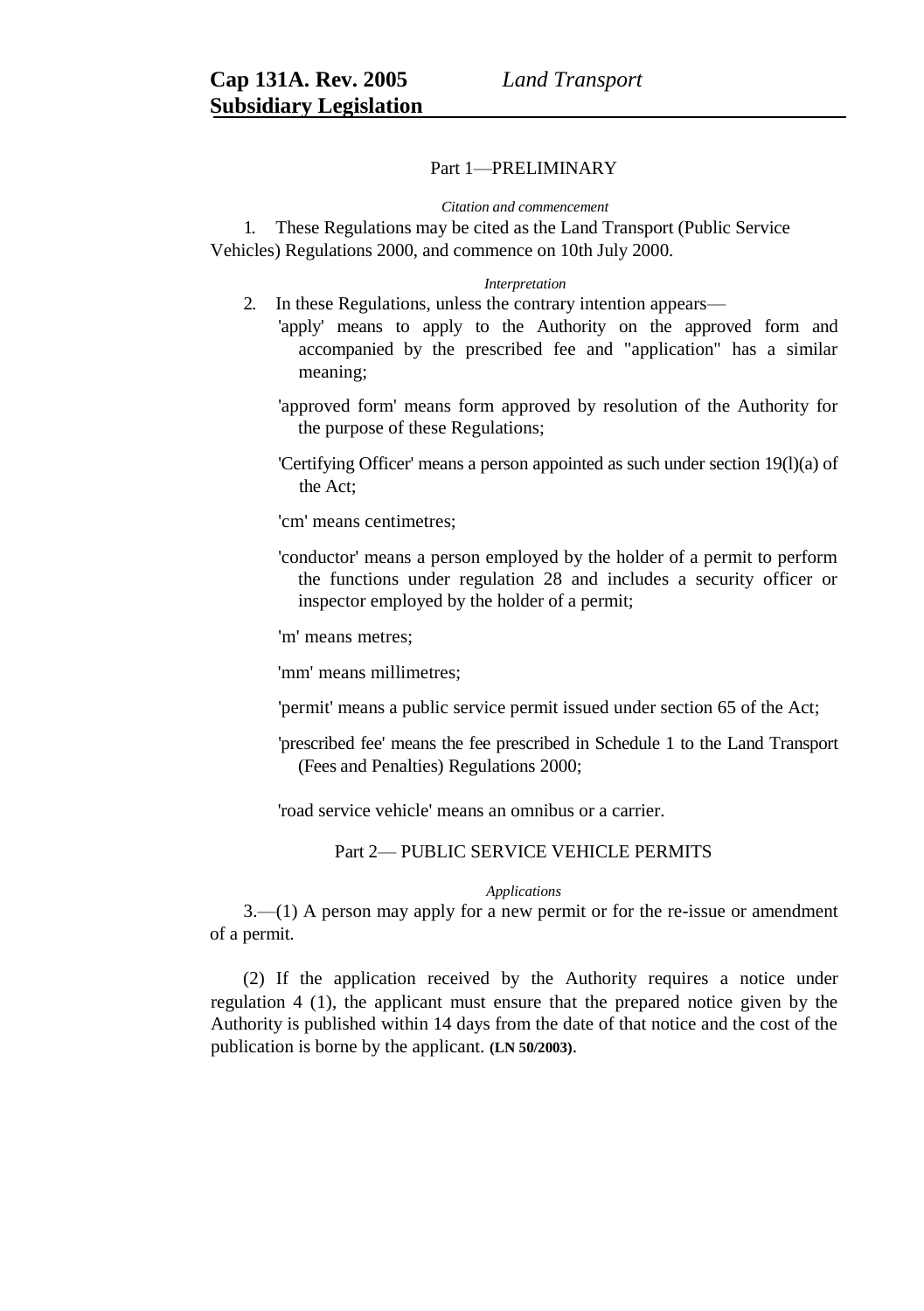(3) The Authority may by notice in the Gazette restrict the occasions upon which or the periods within which particular applications may be made.

(4) The Authority may require an applicant to submit any other particulars reasonably necessary to enable it to determine the application.

(5) The Authority must not deal with an application for a taxi permit unless the applicant provides a written notification from the appropriate council or rural local authority stating the taxi stand to be used if the application is approved.

(6) An application to re-issue a permit must be made at least 28 days before the permit expires.

(7) An application to amend a permit is treated as an application for a new permit.

(8) Without limiting sub-regulation (1), a proposal to change any of the following requires an application to the Authority to approve the amendment to the permit—

- *(a)* In the case of a taxi permit a change in the stand, base or type of vehicle being operated;
- *(b)* in the case of a hire permit a change in the area of operation or type of vehicle being operated;
- *(c)* in the case of a road permit a change in timetable, route or type of vehicle being operated; **( LN 50/2003)**
- *(d)* in the case of a mini-bus permit a change in timetable, route, type of vehicle being operated, stand or any other aspect of the mini-bus business**; or (LN 50/2003)**
- *(e)* in the case of rental permits the types of the vehicles being operated, provided that any amendment or alteration in the type of vehicle to be used on existing permit would require the certified officer to revoke the inspection Certificate of the vehicle being replaced except in the case of an omnibus**. (LN 50/2003)**
- (9) An application for a permit must be accompanied by—

*(a)* a statement relating to the business or proposed business of the applicant;

*(b)* the number of vehicles to be operated;

(c) in the case of a road permit in respect of a carrier licence - the design of each vehicle to be used and the number of permitted passengers; **(LN 50/2003)**

- *(d)*the locations from which the vehicles will operate or be available for hire;
- *(e)* in the case of a rental vehicle permit, a brochure available to the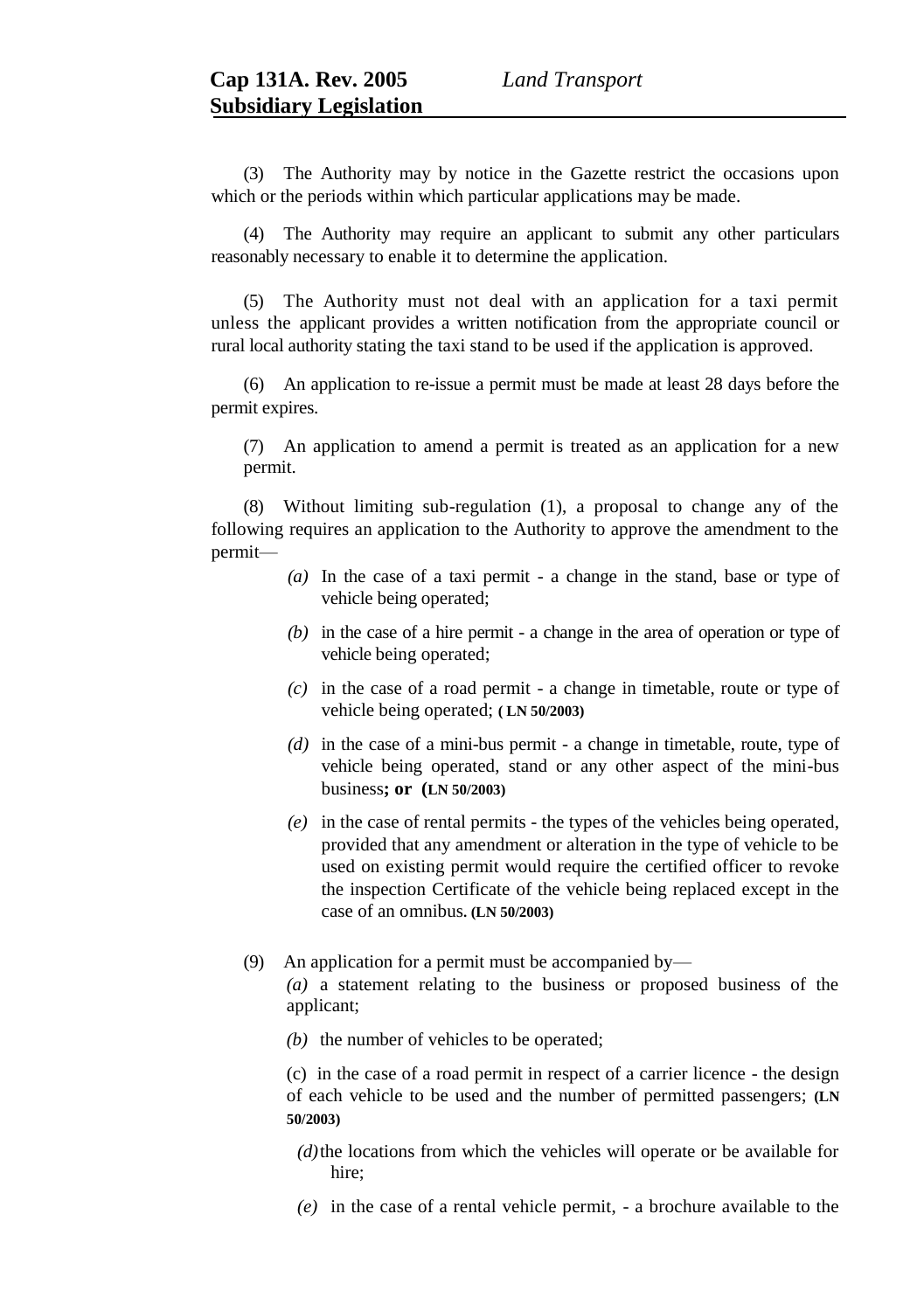public including the hire rates and conditions of insurance and a copy of the rental agreement;

- *(f)* details of any other business or association with the holder of any public service permit, including sharing of a stand or other facilities.
- *(g)* the office and telephone services which will be provided for the public; **(LN 50/2005)**
- *(h)* the intentions in regard to motor vehicle purchase and replacement; **(LN 50/2003)**
- (i) in the case of a road permit in respect of a road route licence the proposed time table with specific route to follow and fares to be charged;
- (j) in the case of the mini-bus permit-a proposed type of operation, route to follow, fares to be charged and approved stands;
- (k) in the case of a road permit in respect of a road contract licence a building contract agreement or details of group of people travelling; and
- (l) in the case of a road permit of a carrier licence specific route to follow with terminating points and fares to be charged. **(LN 50/2003)**

(10) The holder of a permit must not vary any aspect of his or her business approved under sub-regulation (9) without written approval of the Authority.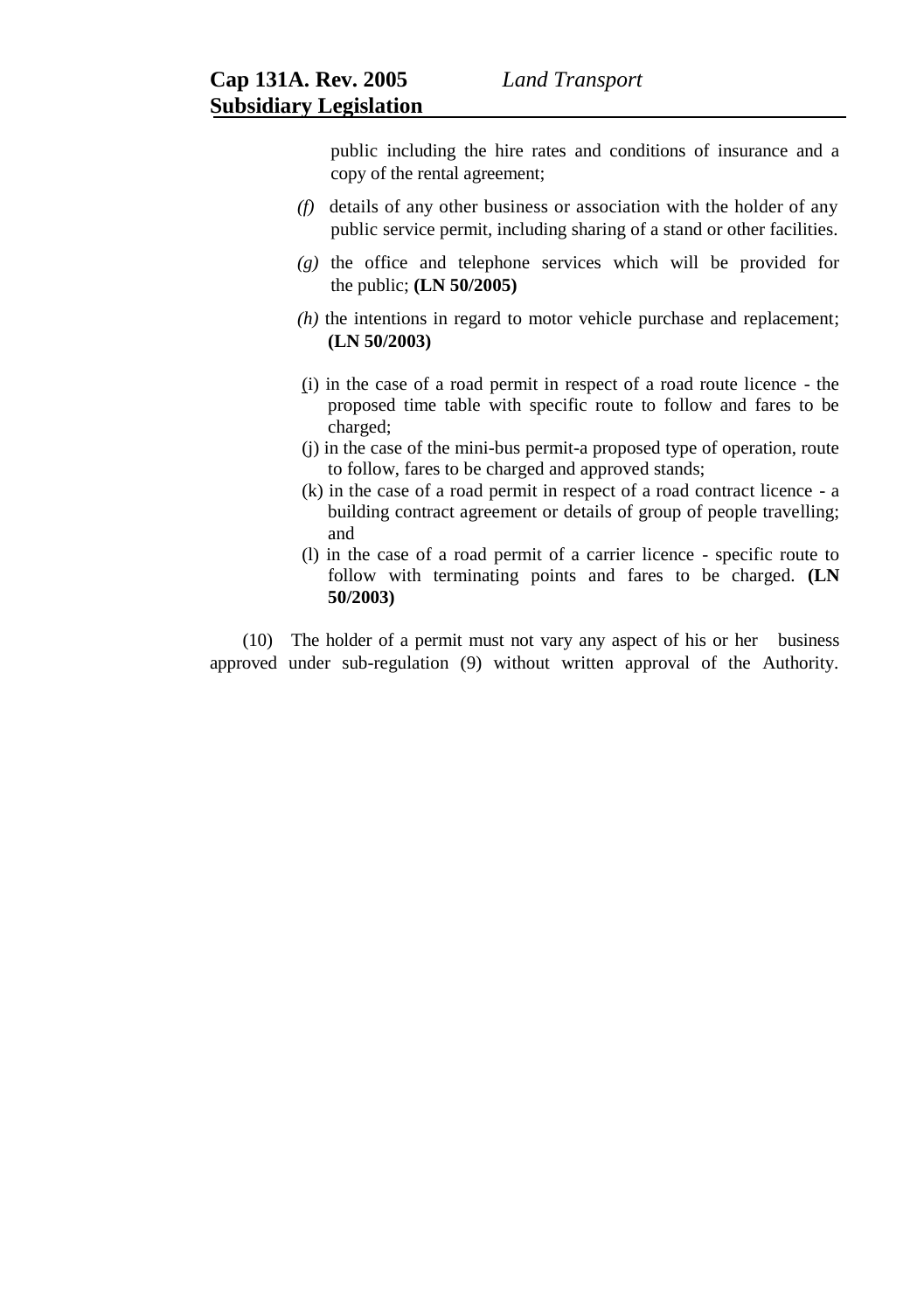### *Public review of applications*

4.—(1) Subject to sub-regulations (2) and (3) and unless the application is frivolous, scandalous or vexatious, the Authority must, upon receipt of the application, publish a notice in at least one newspaper published in the English language and circulating throughout the Fiji Islands stating—

- *(a)* the details of the application; and
- *(b)* that written representations for or against the application will be received up to 14 days from the date of the notice.
- (2) Sub-regulation (1) does not apply—
	- (a) to an amendment to a permit other than the addition of a new road service to a road permit if the Authority is satisfied that the amendment is not substantial and does not seriously affect the public or any other holder of a permit; **(LN 50/2003)**
	- *(b)* a temporary permit issued under section 66(1) of the Act**;** or **(LN 50/2003)**
	- (c) to an application for re-issue of the existing permit made under regulation 3 (6)**. (LN 50/2003)**
- (3) The Authority may refuse an application if—
	- *(a)* the vehicle proposed is unsuitable;
	- *(b)* the route proposed is unsuitable;
	- *(c)* the applicant is not a fit and proper person to be the holder of a licence; or

*(d)* for any other good cause, and if it does so the public notice requirements of sub-regulation (1) do not apply.

(4) If no written objections are received in response to a notice under subregulation (1), the Authority or an officer of the authority acting under the delegated powers must determine the application under regulation 5. **(LN 50/2003)**

(5) If any written objection is received in response to a notice under sub-regulation (1), the Authority must unless the representation is frivolous, scandalous or vexatious, give a hearing.

- (6) The Authority must—
	- *(a)* serve the applicant and any person who made an objection a notice of hearing of not less than 14 days after the date of the notice requiring attendance at the hearing; and
	- *(b)* provide the applicant with copies of any written objection received.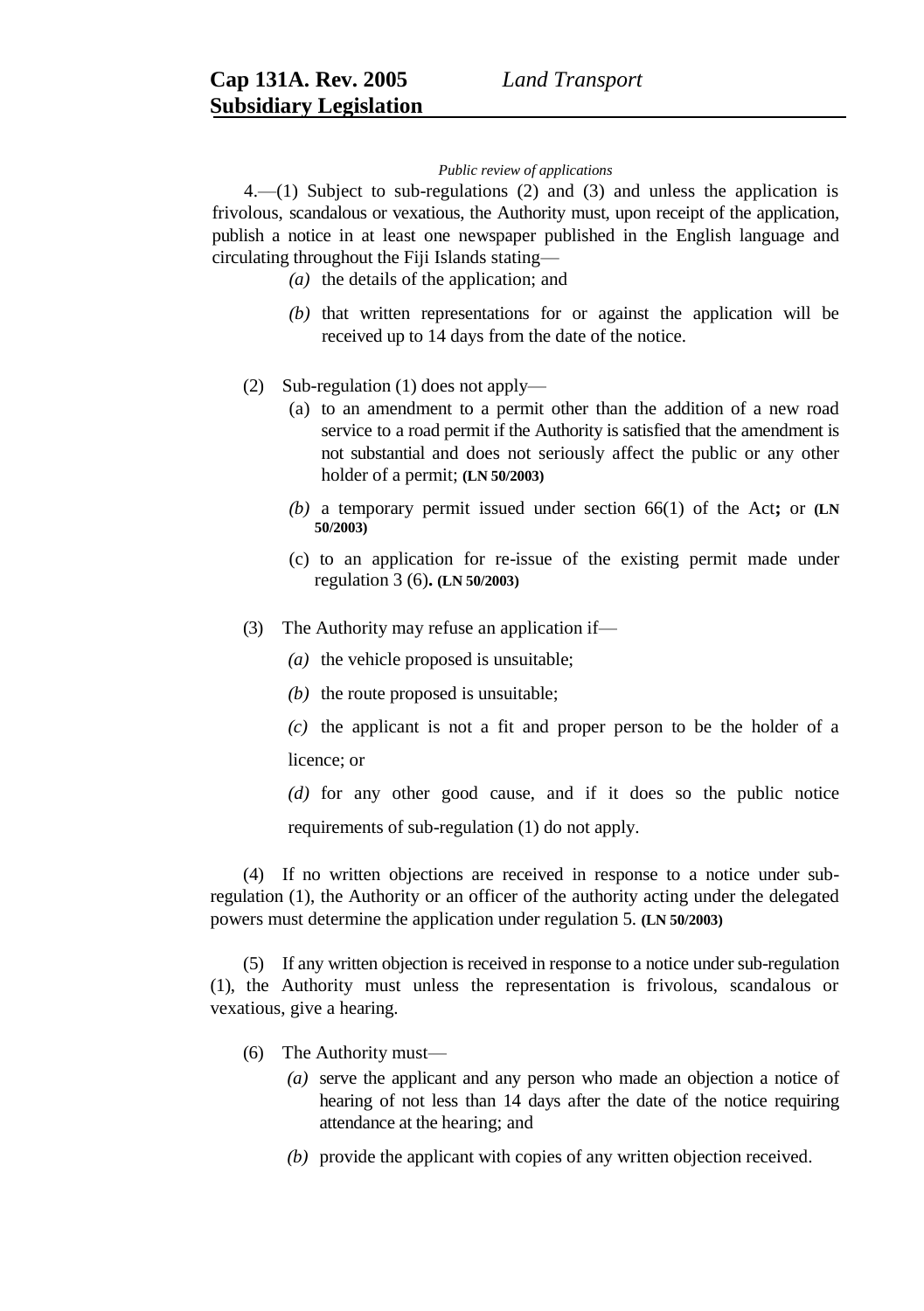(7) A hearing of the Authority is not open to the public but the Authority may invite or permit persons to attend if it considers it desirable to do so.

(8) A person who is required to give evidence at a hearing may be required by the Authority to absent himself or herself from the hearing until his or her evidence is to be received.

(9) The Authority may, at the request of a witness at a hearing, take in private his or her evidence relating to matters affecting his or her business, or which have come to his or her knowledge in the course of his or her duties.

(10) After receiving evidence at a hearing the Authority must determine the application under regulation 5.

### *Decisions on applications*

5.—(1) In considering an application to issue, renew or change any condition of a permit, the Authority must take into account any matter it thinks fit or desirable to give effect to the provisions of the Act and in particular must have regard to—

> *(a)* the needs of the public and the desirability of ensuring that services to passengers are maintained or enhanced;

> *(b)* the effect of the proposed service on other public service vehicle operators;

> *(c)* the suitability of the routes on which a service would be provided under the permit;

*(d)* the suitability and fitness of the applicant to hold a permit;

- *(e)* the financial standing of the applicant;
- *(f)* any evidence presented at a hearing conducted under regulation 4;

*(g)* the type of vehicle which the .applicant proposes to use on the service;

and

*(h)* the immigration status of the applicant.

(2) Subject to sub-regulation (3), an application for a permit or a change in a permit must not be refused except at a meeting of the Authority.

 (3) An application for a permit or change in a permit may be refused by an officer acting under the delegated power on the ground of the unsuitability of the vehicle or the unsuitability of the proposed route**. (LN 50/2003)**

(3) The Authority may require a party to an application to produce any book or document in his or her possession or control relating to the application.

(4) The Authority may, when granting an application, vary the service as proposed in the application subject to conditions and restrictions if in its opinion such variation will not seriously affect any other holder of a permit.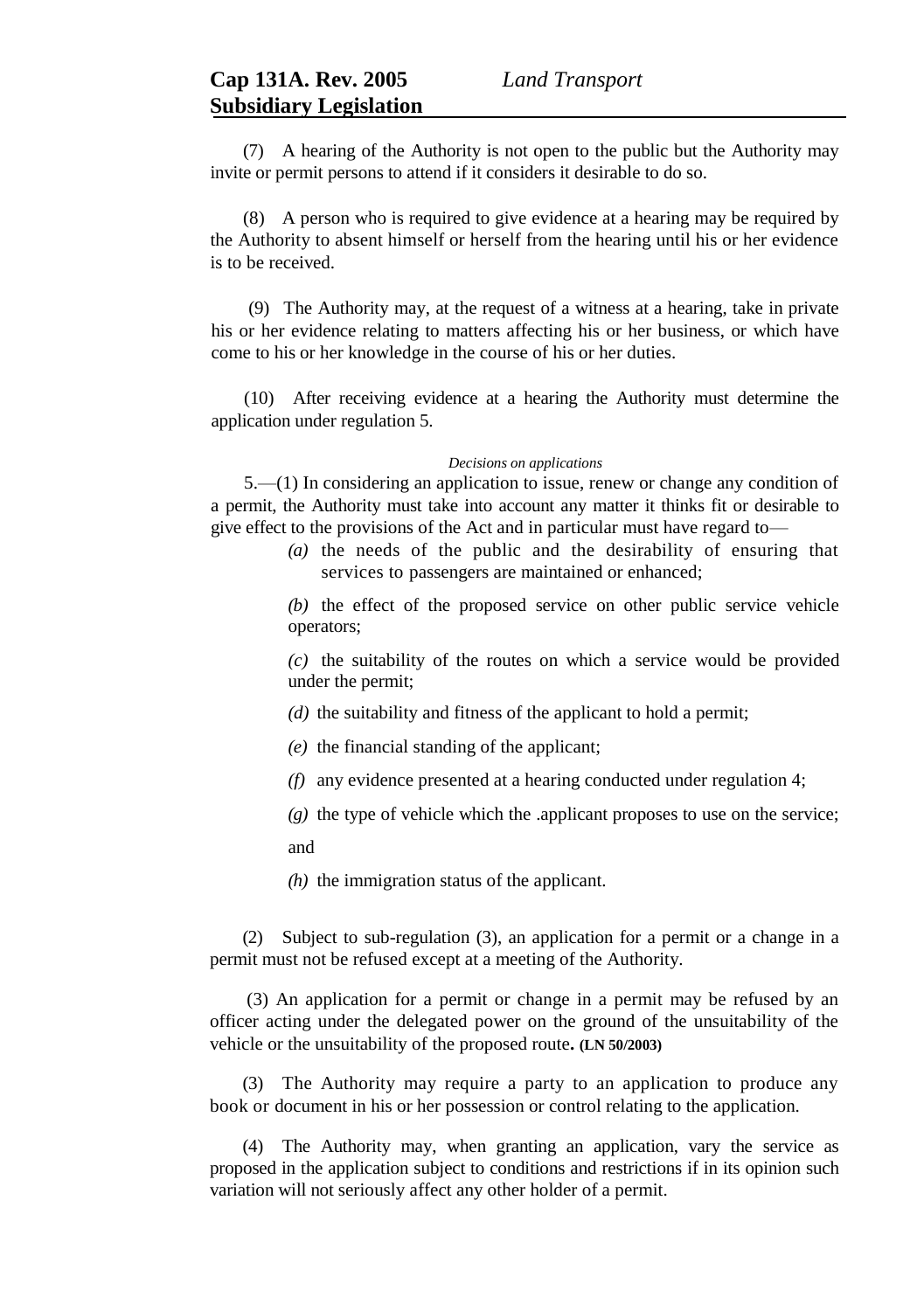(5) No application for a permit or a change in a permit may be refused or varied by the Authority unless the Authority is satisfied that such action is likely to be in the interest of public service vehicle users.

(6) The granting of an application has no effect until the prescribed fee for the permit has been paid and any vehicle to be used for the service is registered.

# *Authority to publish notice of its decisions*

6.—(1) The Authority must publish a notice in the Gazette and at least one newspaper published in the English language and circulating throughout the Fiji Islands the issue or variation of a permit but not its renewal or refusal.

(2) A notice issued under sub-regulation (1) must also state the conditions and restrictions imposed in respect of the permit.

(3) If the Authority varies any condition or restriction imposed in respect of a permit it must publish a notice as required by sub-regulation (1).

(4) Sub-regulations (2) and (3) do not apply to any condition or restriction relating to time-table, picking-up or putting-down areas, the number of passengers that may be carried in a vehicle or variation of conditions or restrictions not published for public review.

## *Conditions and restrictions*

 $7.$ — $(1)$  In addition to the conditions prescribed in respect of permits, either generally or in particular cases or classes of cases, the Authority when issuing a permit may impose any condition or restriction the Authority thinks fit on matters that the Authority is required to have regard to when considering applications for permits and in particular for ensuring that—

- *(a)* the conditions of service of the employees of the permit holder in relation to the permit are consistent with public safety and the efficiency of the service;
- *(b)* any fare and freight charges under the permit are reasonable in the circumstances of the particular case;
- *(c)* wasteful competition with alternative forms of transport operating in the same sphere is avoided; and
- *(d)* any time-tables to be observed and any picking-up or setting-down places to be used in the service carried on under the permit comply with any requirements the Authority specifies, and generally for securing the safety and convenience of the public.

(2) The Authority may require any time-table applicable to a permit be varied and the permit holder must comply with the requirements forthwith.

(3) If the Authority is of the opinion that any condition or restriction of a permit should be varied, the Authority may vary the permit, and the permit holder must comply with and observe any variation.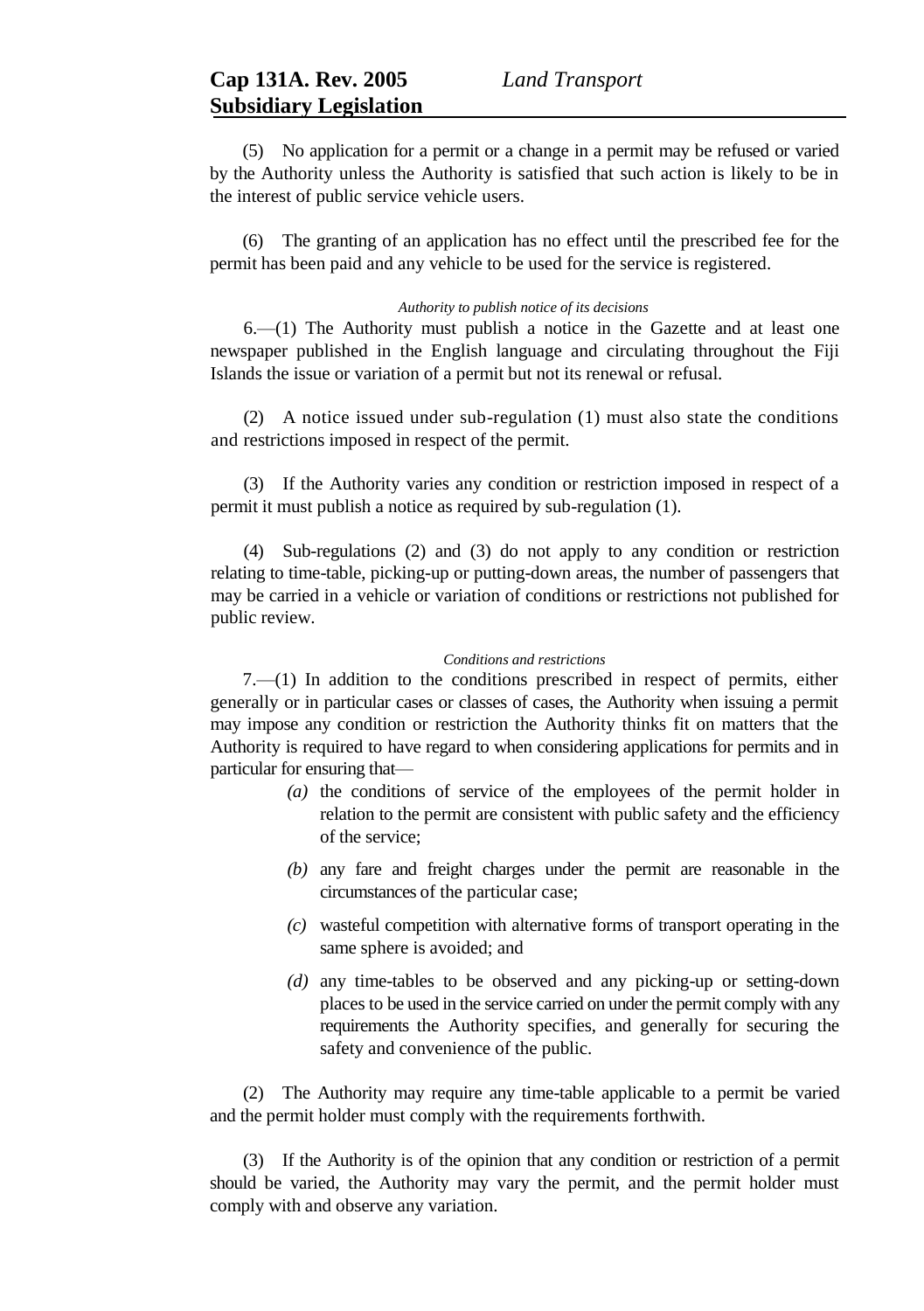- (4) A condition imposed on a road permit may provide that—
	- *(a)* a ticket in a form approved by the Authority as evidence of the payment of a fare is to be given to every passenger by the driver or conductor of a vehicle used under the permit, or in some other manner specified in the permit, when a passenger pays the fare for the journey the passenger is making; and
	- *(b)* a notice in a form specified in the permit to the effect that tickets are required to be given to passengers is to be exhibited in the vehicle in a conspicuous position so as to be easily noticed and understood by every passenger in the vehicle.

### *Fitness of vehicles*

8.—(1) The Authority must not issue a public service vehicle permit unless any vehicle to which the permit will apply meets the standards of safety and comfort determined by the Authority, having regard to the service to be provided under the permit.

- (2) It is a condition of every public service vehicle permit that—
	- *(a)* all vehicles comply with the relevant requirements of Part IV of the Land Transport (Vehicles Registration and Construction) Regulations 2000;
	- (b) all vehicles are maintained in a fit and serviceable condition and the records of vehicle maintenance and servicing are kept to the satisfaction of the Authority; and
	- *(c)* the bodywork, both internal and external, all windows and fittings, all luggage spaces and all seats for passengers are maintained in a clean and good condition.

(3) The fitness of vehicles must be determined as part of any inspection carried out under Part V of the Land Transport (Vehicles Registration and Construction) Regulations 2000 and the Authority may order the applicant for or holder of a public service permit to make a part or the whole of the vehicle fleet operating under the permit available for inspection.

#### *Other transport interests to be disclosed*

9.—(1) The Authority may require the holder of or an applicant for a permit to provide evidence of—

- *(a)* any agreement affecting in any material respect the provision of facilities for the transport of passengers or goods for hire or reward made by the person to whom such facilities are provided in the Fiji Islands or elsewhere;
- *(b)* any financial interest a other person has in the business of the applicant or the holder of the permit, or the right of any person to control or influence in anyway the conduct of the service applicable to the permit or, if an applicant or holder of the permit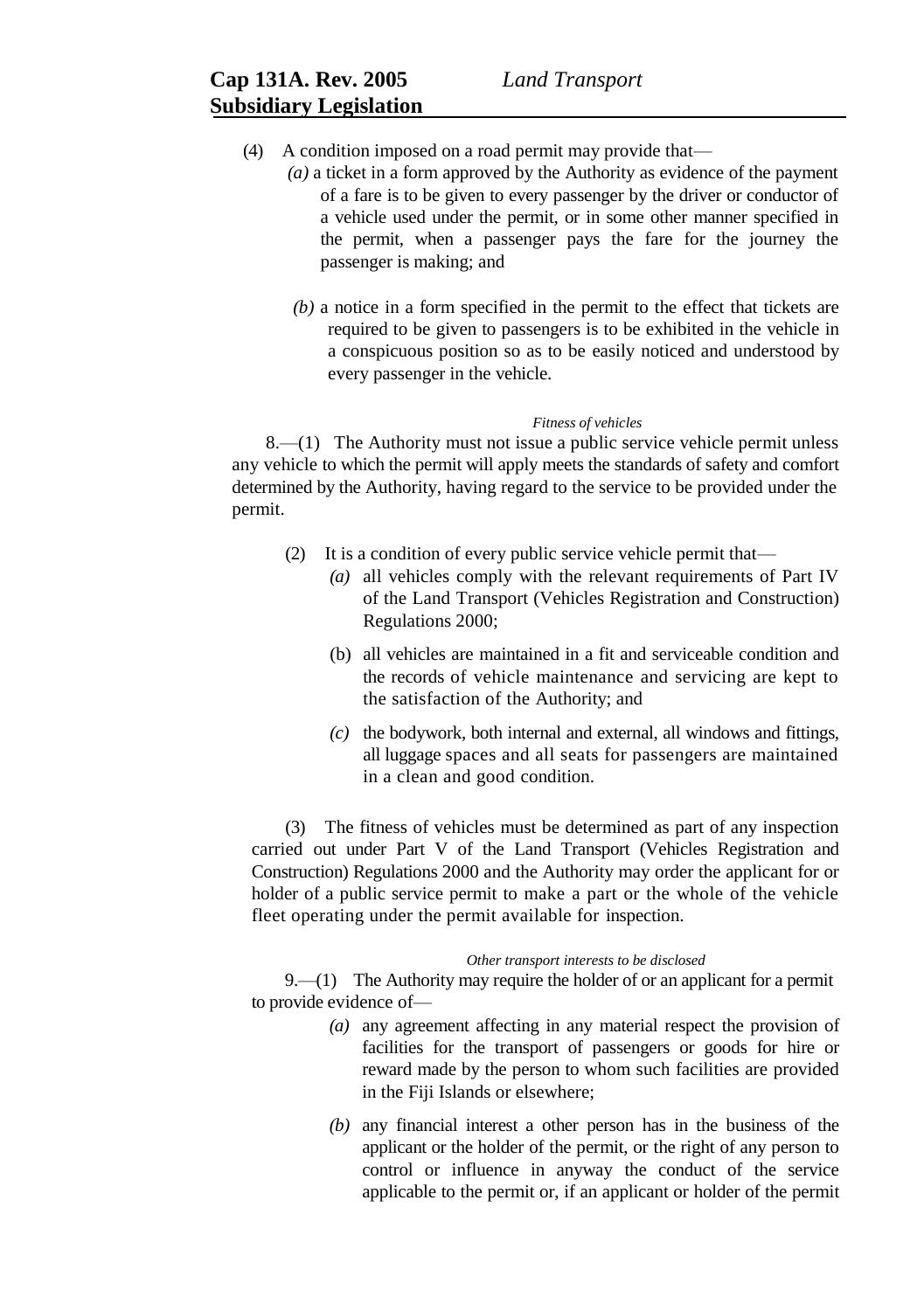is a company, the right any person has to nominate any director of the company;

*(c)* any interest or right the applicant or the holder of the permit has in the business of any other person providing facilities for the transport for hire and reward of passengers or goods in the Fiji Islands.

(2) It is an offence to refuse or fail to supply any information required under sub-regulation (1) or to supply any information that is false or misleading in a material respect.

#### *Duration of a permit*

10.—(1) A permit, other than a road permit, expires 3 years after the date of its issue.

(2) A road permit may be issued for a minimum period of 5 years and up to 10 years unless surrendered or cancelled except in the case of a road permit in respect of a road contract licence - the Authority may issue a road permit subject to the validity of the road contract licence**. (LN 50/2003)**

(3) If a holder of a road permit fails to lodge an application under regulation 3(6), or if the permit is cancelled or suspended by the Authority the Authority may advertise for expressions of interest to operate the services authorised by the permit. **(LN50/2003)**

(4) If an application for re-issue of a permit is lodged within the period specified in regulation 3(6), and is not disposed of, before the permit expires, the permit continues in force until the application is disposed of.

- (5) A public service vehicle licence is void if—
	- *(a)* the vehicle to which the licence applies remains in the ownership of a permit holder but is not used for the appropriate use or service for a continuous period of 3 months, unless the Authority otherwise determines;
	- *(b)* the permit is cancelled, suspended, revoked or has expired; or
	- *(c)* ownership of the vehicle is transferred to a person who is not the holder of a public service permit.

# *Transfer of permits*

11.—(1) Subject to sub-regulation (2), the Authority may, upon application being made, transfer a permit for any unexpired term of the permit if—

- *(a)* the holder of the permit has died or become bankrupt, insane, permanently incapacitated or terminally ill;
- *(h)* the holder of the permit leaves the Fiji Islands for the purpose of taking up permanent residence in another country;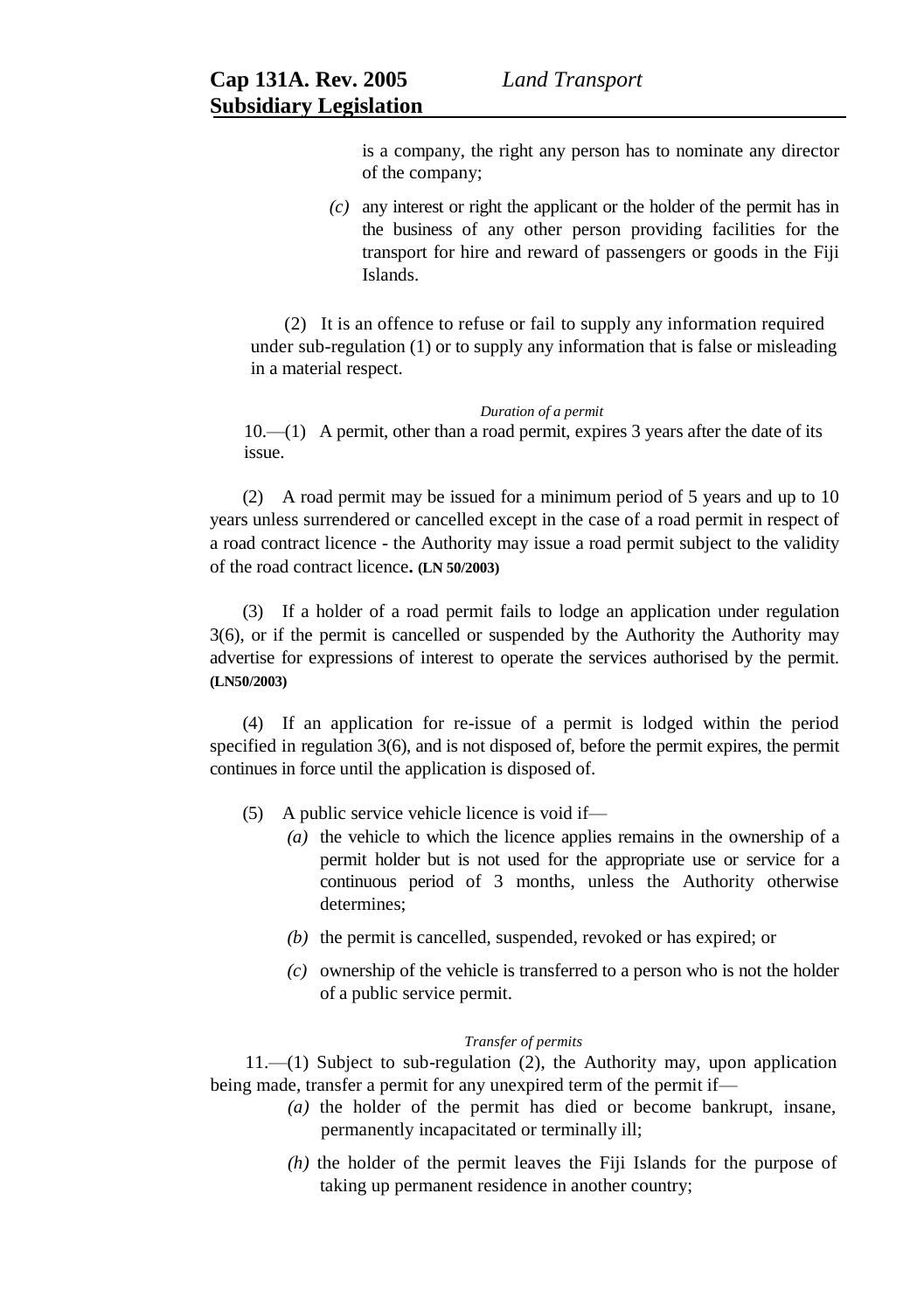- *(c)* the holder of the permit has reached 60 years and wishes to retire from conducting the business involving the permit and proposes to transfer the permit to—
	- (i) an immediate family member; or
	- (ii) a person or company with whom the permit holder has an existing business relationship involving the permit; or
- *(d)* in the special circumstances of the case, the Authority considers it reasonable to do so.

(2) Before transferring a permit, the Authority must be satisfied that the person nominated in an application under sub-regulation (1) is a fit and proper person to hold a permit and that adequate provision will be made for the observance of any condition or restriction imposed in respect of the permit.

(3) An application for the transfer of a permit, except as provided for in subregulation (1), must be treated as an application for a new permit.

# *Authority may cancel, vary or suspend*

12.—(1) The Authority may cancel, vary or suspend a permit if a condition subject to which the permit was granted has not been complied with and the Authority is satisfied that the breach is serious, frequent or causes inconvenience or danger to the public.

(2) The Authority must, before cancelling, varying or suspending a permit, give the holder of the permit an opportunity to be heard.

(3) If the Authority varies or suspends a permit, it must give notice in writing to the holder that the permit has been varied or suspended as from the date on which the notice is delivered to the holder.

(4) If the Authority cancels a permit, it must give notice in writing to the holder of the permit and the permit is deemed to be cancelled on the date on which the notice is delivered to the holder.

(5) If within 3 months after the approval of a permit the holder has not exercised the authority granted by the permit, the Authority may cancel the permit.

(6) If a permit is suspended under this regulation for more than 6 months, the Authority may cancel the vehicle licence in respect of the vehicle to which the permit relates.

(7) The failure of the holder of a permit to comply with section 35 of the Act is a ground for the cancellation of the permit.

## *Issue of duplicate permits*

13.—(1) If a permit has been lost, destroyed or defaced or the particulars on the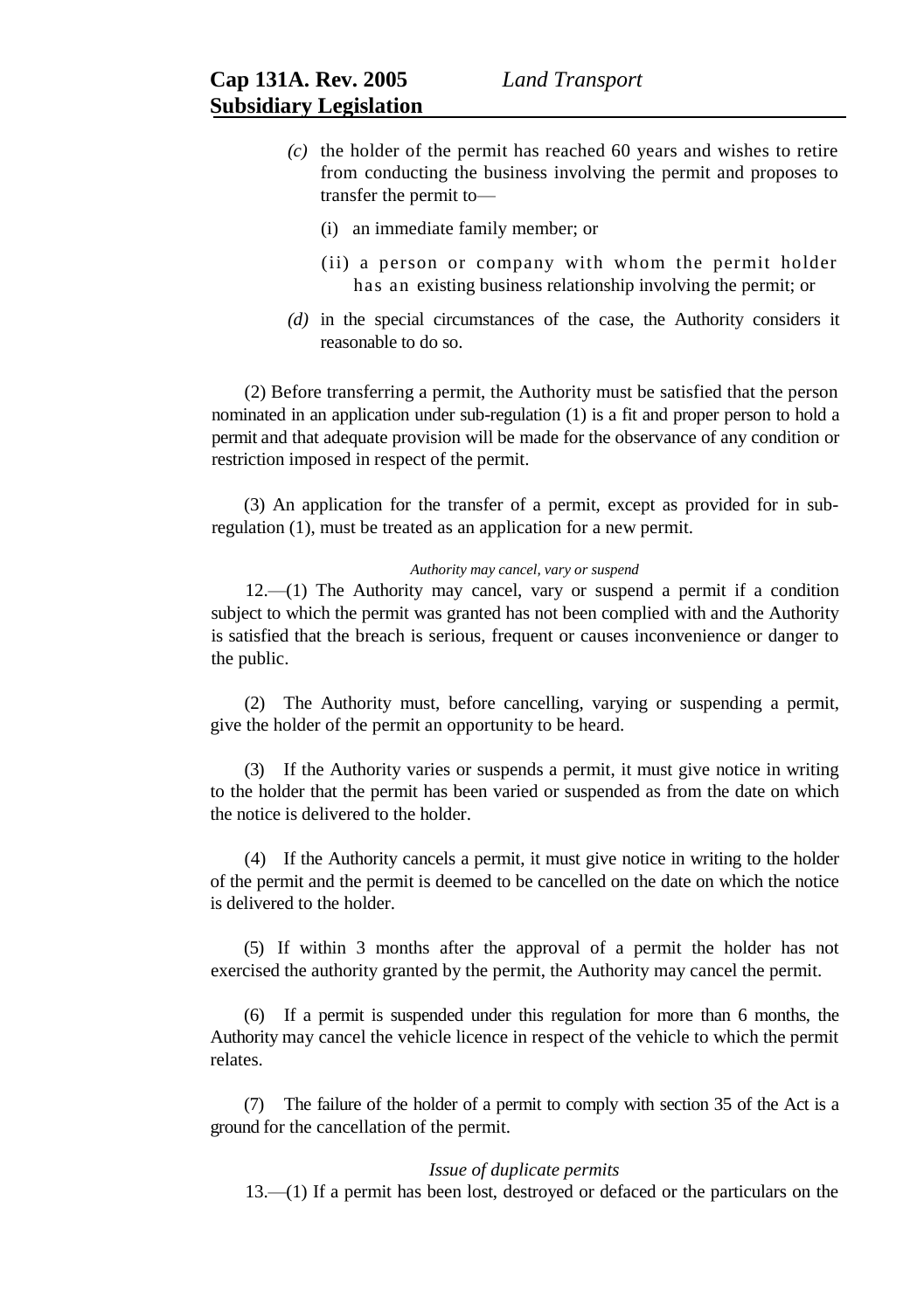permit have become illegible, the holder must forthwith notify the Authority and if the Authority is satisfied that the permit has been so lost, destroyed or defaced, the Authority must on payment of the prescribed fee issue a duplicate permit marked "DUPLICATE".

(2) If a lost or replaced permit is recovered, the original must be returned forthwith to the Authority.

## *Return of permits to the Authority*

14.—(1) If a permit expires, is suspended or is revoked, the holder must within 14 days after a notice to that effect has been delivered to him or her personally or by registered post at the address shown in the records of the Authority, send or deliver the permit to the Authority for retention during the period of suspension or cancellation.

(2) The Authority must, at the end of the suspension period, return the permit to the holder unless the permit has expired during the period of suspension.

(3) The Authority may request the holder of a permit to deliver the permit to the Authority.

(4) A request under sub-regulation (3) must be in writing and served on the holder personally or by registered post addressed to his or her last known address.

(5) The holder of a permit must deliver the permit to the Authority within 10 days of being requested to do so under sub-regulation (3).

### *Records to be maintained*

15.—(1) The holder of a permit, other than a rental vehicle permit, must maintain a register of employees engaged to drive public service vehicles under the authority of the permit.

(2) The register required by sub-regulation (1) must show the name, address, driver's permit number and public service vehicle driver licence number of every employee and the date of commencement and termination of employment.

(3) The Authority may require the holder of a permit other than a rental vehicle permit, to maintain records as determined by the Authority relating to the public service vehicles operated by the holder, including records to be kept by a driver with respect to passengers.

(4) The holder of a public service vehicle permit or the driver of a public service vehicle who is required to maintain records under sub-regulation (3) must produce the records for inspection whenever reasonably required by the Authority.

(5) If the Authority requires a holder of a permit to maintain records of revenue and expenditure, the Authority may require the holder of the permit to produce an audited statement of the records.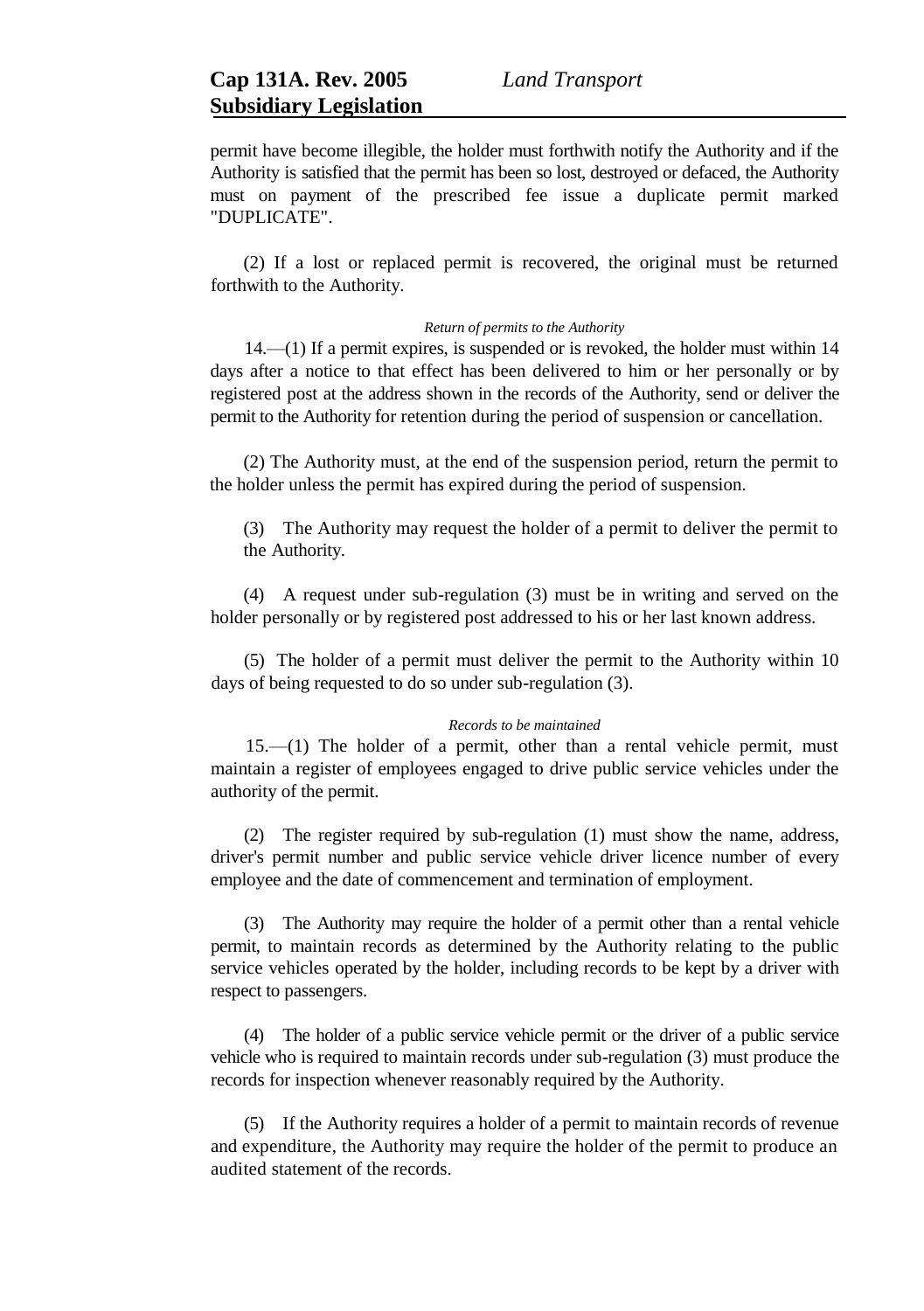(6) The holder of a public service vehicle permit or a driver of a public service vehicle who knowingly —

- *(a)* provides or supplies a return or information which is false in any material particular; or
- *(b)* makes or causes to be made, any entry in a record which is false in a material particular, commits an offence.

#### *Production of permits for examination*

16.—(1) The holder of a permit must produce the permit for inspection by a police officer or an authorised officer if required and, if it is not available at the time of the request, the holder must produce the permit at a place specified by the officer within 24 hours of the request.

(2) Failure to produce a permit in accordance with sub-regulation (1) is a ground for cancellation or suspension of the permit.

#### *Other responsibilities of permit holders*

17.—(1) The holder of a permit must not appoint an agent or representative for the purpose of exercising any right in the permit nor cause or allow an agent or representative to exercise any right under it except with the prior consent of the Authority.

(2) The holder of a permit who intends to leave the Fiji Islands for more than 3 months must obtain, prior to departure, the consent of the Authority to a person nominated by the holder to act as his or her agent during the absence.

(3) The holder of a permit who intends to leave the Fiji Islands to take up permanent residence in another country must, prior to departure—

*(a)* surrender the permit to the Authority; or

*(b)* with the approval of the Authority, transfer the permit to another person.

## *Appeals against decisions of the Authority*

18.— (1) A person aggrieved by a decision of an officer acting under delegation of the Authority to refuse to issue or renew or to vary, suspend or cancel a permit under this Part may request that the decision be reconsidered by the Authority and on receipt of the request the Authority must reconsider the matter at the next convenient meeting.

(2) A person who is aggrieved by a decision of the Authority under sub-regulation (1) may appeal to the Tribunal.

# Part 3—OPERATION OF PUBLIC SERVICE VEHICLES

*Division 1*—*Obligation of Owners, Drivers and Passengers*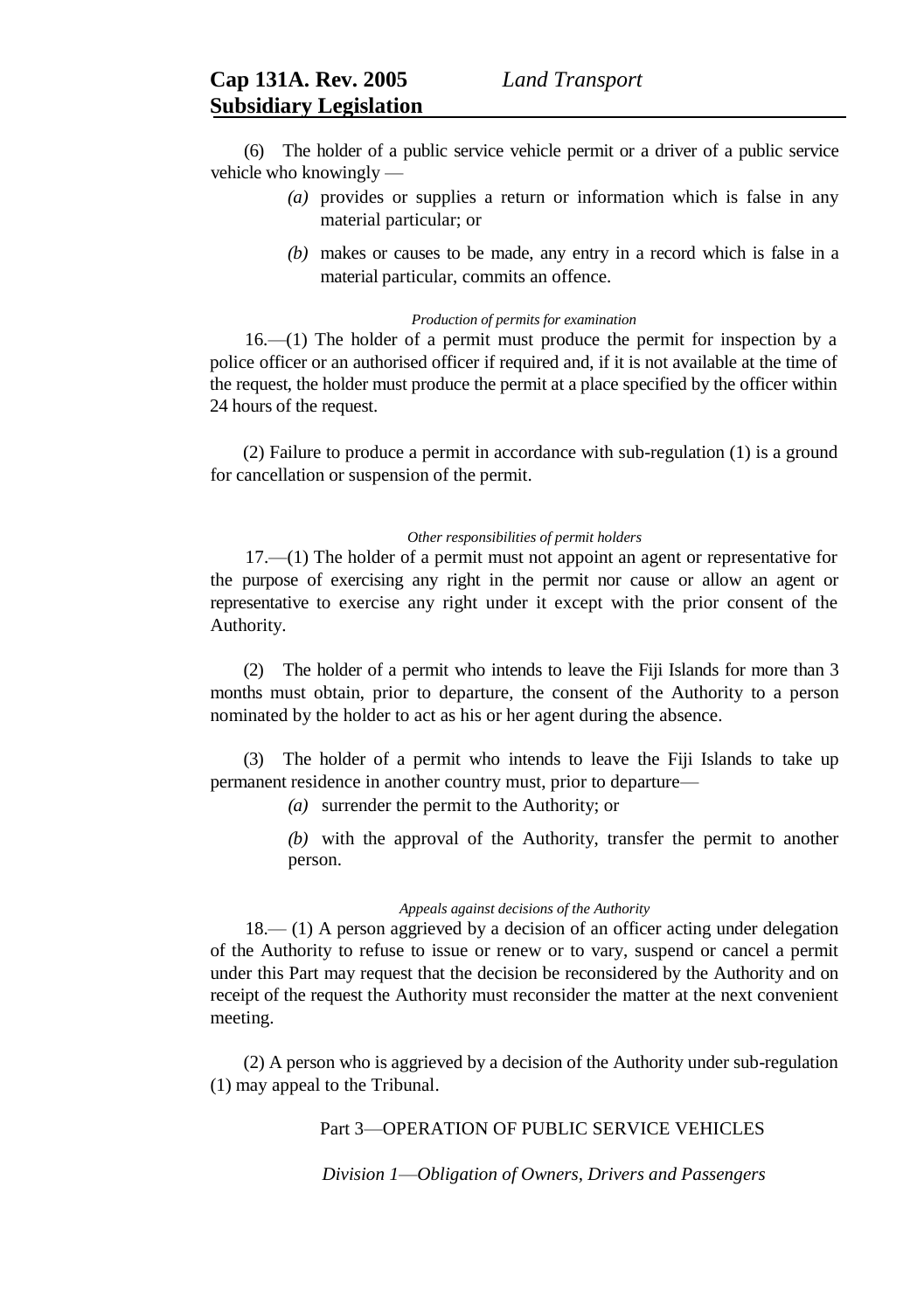#### *Deception*

19.— (1) A person who owns or operates a public service vehicle must not trade or carry on business under any name which contains any word or combination of words calculated to suggest that the person is authorised by, or acting on behalf of, the Government.

(2) No person may advertise or publish in a newspaper an advertisement inviting persons to become passengers in, or intimating that persons will be carried as passengers in, a vehicle unless the name and the address of the place of residence or business of the person appear in the advertisement and the carriage of passengers in the manner, and at the times and for the purposes, indicated in the advertisement is authorised by or under the Act or some other written law.

(3) No person may advertise or offer a service which is of a regular or repetitive nature between 2 terminating points or places unless—

- *(a)* the person is a holder of a road permit or mini-bus permit which includes that service; or
- *(b)* the person has a contract or other arrangement with another holder of a road permit or mini-bus permit which includes that service.
- $(4)$  A person must not
	- *(a)* be in possession, without lawful authority, of any licence, permit, or plate issued under the Act or any document or thing resembling the licence, permit, or plate, and calculated to deceive another person;
	- *(b)* drive or use on a public street a vehicle that has written upon it, in a manner calculated to deceive, any word, device or sign representing that the vehicle is available for hire or for use as a public service vehicle, on any route, within any area or for any other purpose, unless the vehicle has a valid licence authorising it to be so hired or used.

## *Lost goods*

20. The driver of a vehicle must, immediately after the conclusion of any hiring or, in the case of a road service, when the vehicle reaches a terminating point, search for any article left in the vehicle and if an article is found but the driver is unable to return it to the owner, the driver must forthwith take it to the nearest police station.

## *Companion animals*

21.—(1) The Authority may issue a certificate, free of charge, to a person with a disability who requires a companion animal for the purpose of assisting the person in travelling in a public service vehicle.

(2) An application for the issue of a companion animal must be made to the Authority in the prescribed form without payment of any fee.

(3) The driver of a public service vehicle other than a rental vehicle must not, without reasonable excuse relating to the capacity of the vehicle, refuse to carry in the vehicle a person with a companion animal certificate.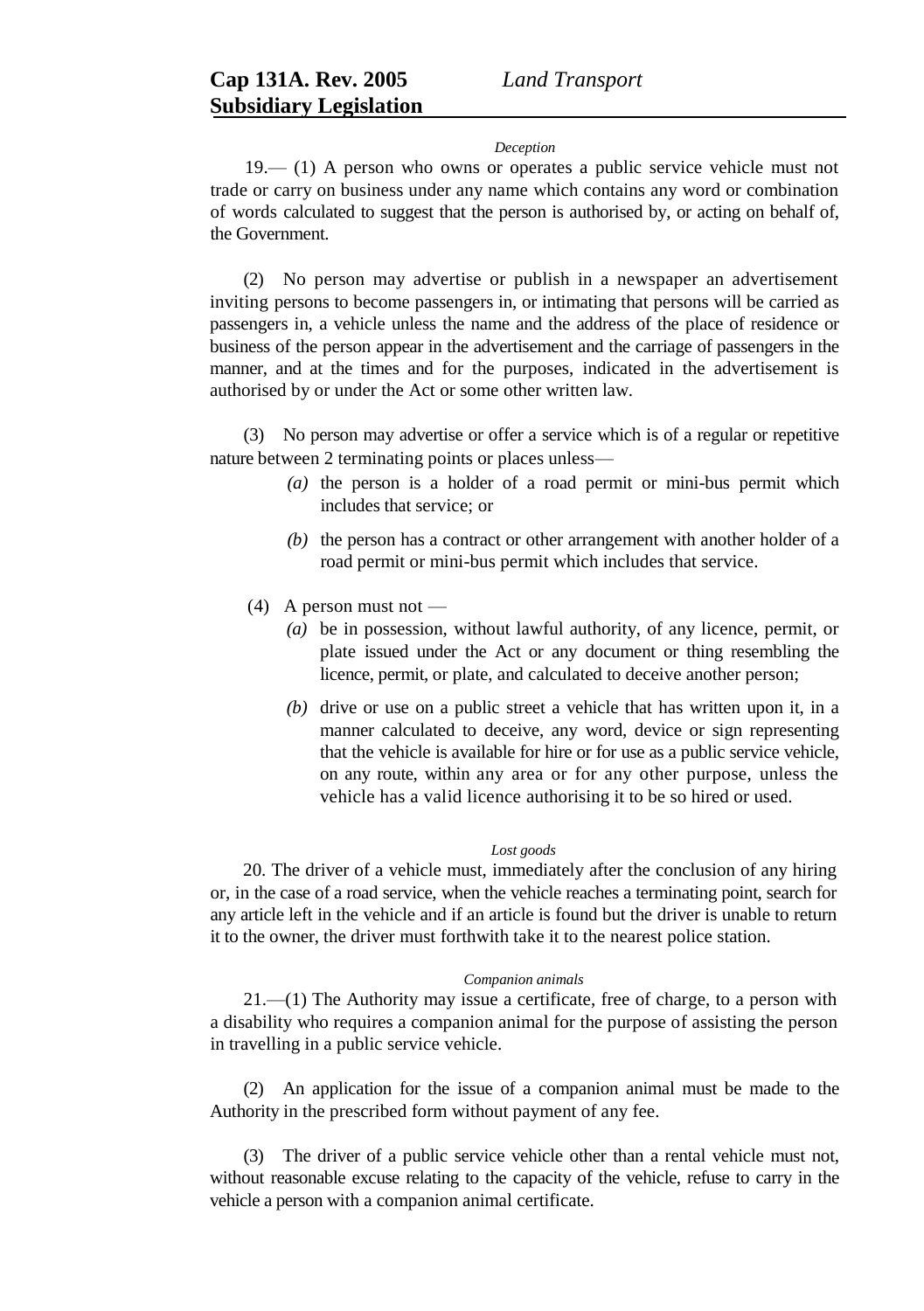#### *Conduct of drivers*

 $22$ — $(1)$  The driver of a public service vehicle, other than a rental vehicle, when driving, must —

*(a)* behave in a civil and orderly manner;

- *(b)* take all reasonable precautions to ensure the safety of passengers in or on or entering or alighting from the vehicle;
- *(c)* in the absence of a conductor take all reasonable precautions to ensure that the route, fares and destination are clearly and correctly displayed by every means provided for that purpose;
- *(d)* not wilfully deceive or refuse to inform a passenger or intending passenger of the destination or route of the vehicle or of the fare for the journey;
- *(e)* charge the correct fare and, if required, issue tickets to passengers under the relevant public service permit;
- *(f)* when picking up or setting down passengers stop the vehicle as close as practicable to the left of the road;
- *(g)* not cause the vehicle to remain stationary on a road longer than is reasonably necessary to pick up or set down passengers, except at a stand or place where the vehicle is permitted to stop for a longer time;
- *(h)* not obstruct or, on request at any reasonable time, refuse or neglect to give all reasonable information and assistance to a person having authority to examine the vehicle;
- *(i)* be neatly dressed and tidy;
- *(j)* not count money or tickets or complete any records whilst the vehicle is in motion; and
- *(k)* to the best of his or her ability, take steps necessary to comply with these Regulations relating to the conduct of passengers.

(2) A driver of a public service vehicle must not, when the vehicle is in motion, engage in conversation with another person unless it is necessary for the purpose of safety.

(3) A driver must not smoke any form of tobacco product on a public service vehicle, other than a rental vehicle, while carrying passengers.

## *Conduct of passengers*

23.—(1) A passenger on a public service vehicle, other than a rental vehicle, must not—

- *(a)* use obscene or offensive language or conduct himself or herself in a riotous or disorderly manner;
- *(b)* enter or alight from the vehicle otherwise than by the door or opening provided for the purpose;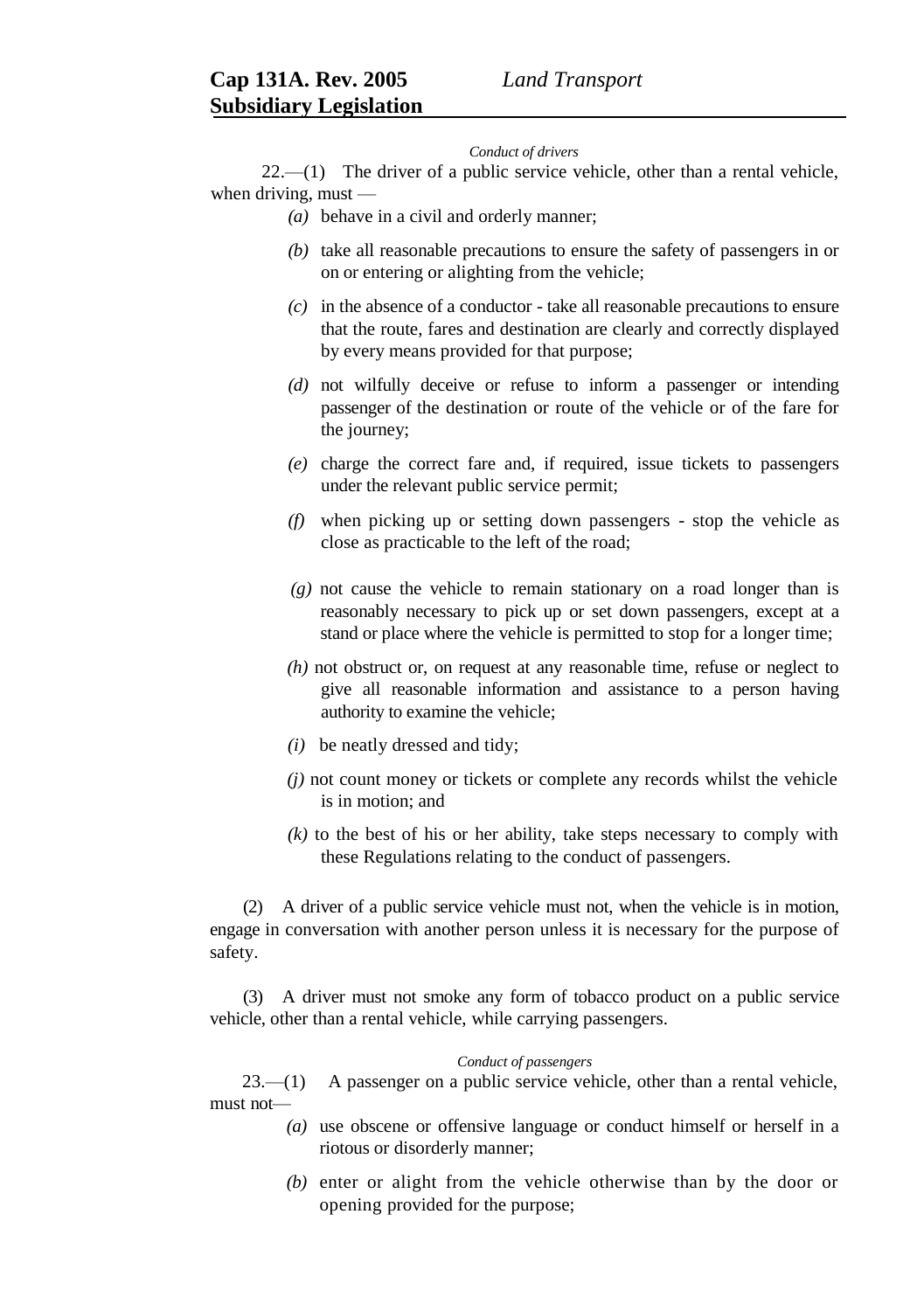- *(c)* when entering or attempting to enter the vehicle wilfully or unreasonably impede passengers seeking to enter or alight from the vehicle;
- *(d)* enter or remain in or on the vehicle, if requested by an authorised person, police officer or any authorised officer if the vehicle is carrying its full complement or if an operator is debarred from picking up passengers at the place in question by reason of the conditions attached to the operator's road service licence;
- *(e)* travel in or on any part of the vehicle not provided for the conveyance of passengers;

*(f)* wilfully do or cause to be done, with respect to any part of the vehicle or its equipment, anything calculated to obstruct or interfere with the working of the vehicle or to cause injury or discomfort to another person;

- *(g)* when the vehicle is in motion, distract the attention of the driver or speak to the driver without reasonable cause;
- *(h)* spit upon or from, or wilfully damage, soil or defile, any part of the vehicle;
- *(i)* when in or on the vehicle, for the purpose of advertising distribute printed or similar matter of any description or distribute any article;
- *(j)* wilfully remove, displace, deface or alter any number plate, notice board, fare table, route indicator or destination board or any printed or other notice or advertisement in or on the vehicle;
- *(k)* when in or on the vehicle, annoy or cause nuisance to other persons by using or operating any noisy instrument, or make or combine with any other person or persons to make any excessive noise by singing, shouting or otherwise;
- *(1)* throw any article out of the vehicle or attach or throw from or trail from the vehicle any streamer, balloon, flag or other article that may cause or pose a danger to another person in or on the vehicle or on the road;
- *(m)* wilfully obstruct or impede any authorised person in carrying out any duty upon or in connection with the vehicle;
- *(n)* subject to regulation 21(3), bring in or upon the vehicle any animal, or any article of an offensive character or of such dimensions as to inconvenience any passenger, or any substance which might soil or damage the vehicle or the apparel of any passenger;
- *(o)* enter or travel in or on the vehicle with loaded firearms or any dangerous article;
- *(p)* with intent to avoid payment, leave the vehicle without paying the fare for the journey which the passenger has taken;
- *(q)* if requested by an authorised person, refuse to leave the vehicle on the completion of the journey for which the fare has been paid;
- *(r)* enter or attempt to enter or, having entered, refuse to leave the vehicle while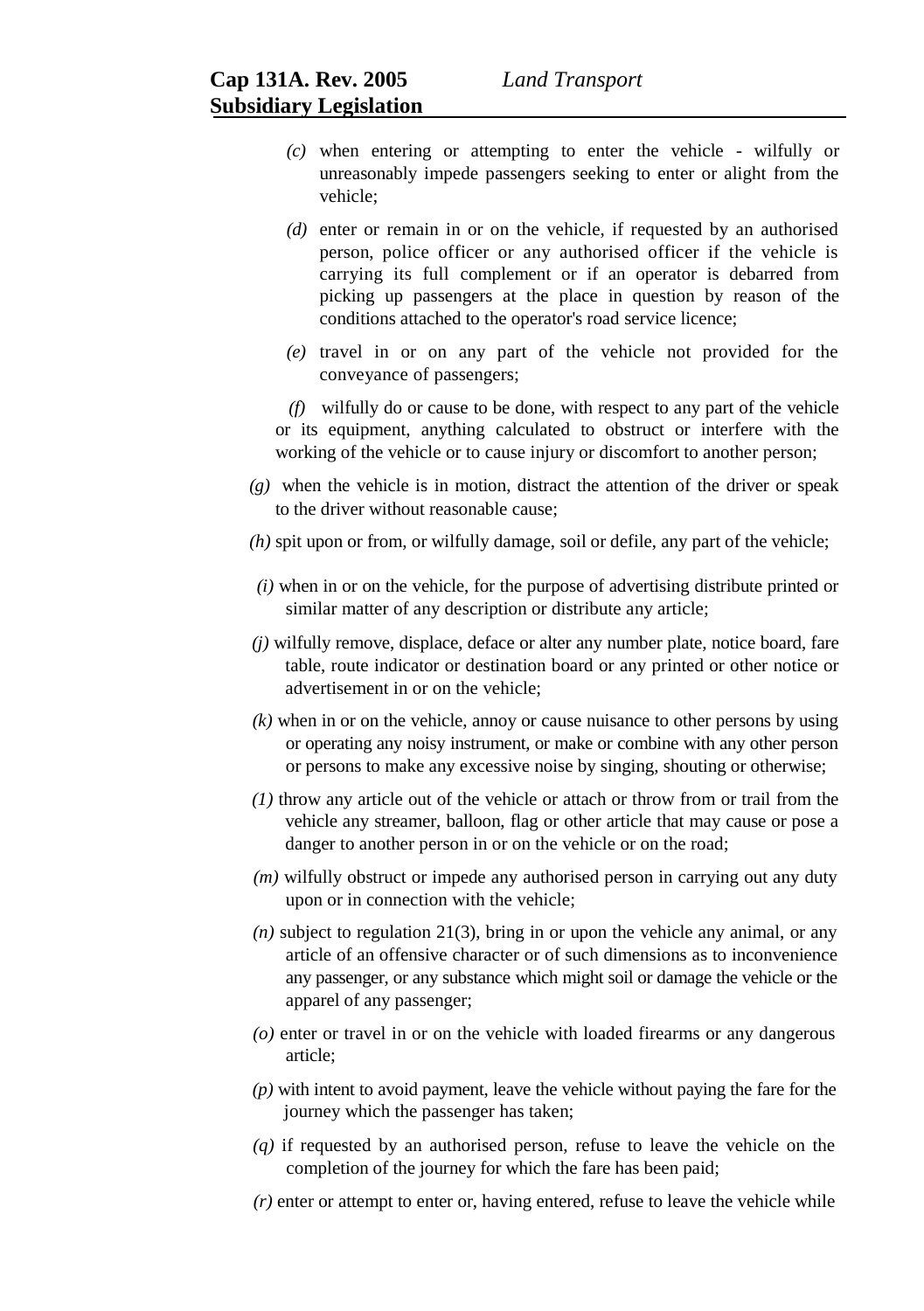in a state of intoxication;

- *(s)* enter or alight from the vehicle or attempt to do so while the vehicle is in motion;
- *(t)* if requested to do so, fail to produce to a police officer or an authorised officer a ticket issued to him or her in respect of the journey.
- (2) A person hiring or using a public service vehicle who—
	- *(a)* fraudulently evades payment of the fare or charge lawfully owed;
	- *(b)* having failed or refused to pay the fare or charge, refuses to give to the driver of the vehicle his or her correct name and an address at which he or she can be found or gives a false name or address;
	- *(c)* when lawfully required by the driver, the conductor of the vehicle, a police officer or an authorised officer, fails to—
		- (i) declare the journey which he or she intends to take or has taken in the vehicle;
		- (ii) pay the fare for the whole of the journey and accept the ticket, if any, tendered to him or her;
		- (iii) leave the vehicle on completion of his or her journey;
		- (iv) produce his or her ticket;
		- (v) surrender his or her ticket on expiry of the period for which it was issued;
		- (vi) give his or her correct name and an address at which he or she can be found.
		- *(d)* leaves the vehicle without having paid the fare owed by him or her except with the consent of the driver or conductor, commits an offence.

(3) A person who, without the consent of the driver, enters or attempts to enter—

- *(a)* already has its full complement of passengers;
- *(b)* is hired by any other person; or
- *(c)* is not being used for carrying passengers, commits an offence.

(4) A passenger who smokes or causes to be smoked any form of tobacco product on a public service vehicle, other than a rental vehicle, whilst it is carrying passengers, commits an offence.

(5) A person who contravenes or is reasonably suspected by the driver or the conductor to have contravened any provision of this regulation may be—

- *(a)* removed from the vehicle by the driver or the conductor or at the request of a driver or conductor by a police officer or an authorised officer; or
- *(b)* required by the driver, the conductor, a police officer or an authorised officer to give his or her name and an address at which he or she can be found.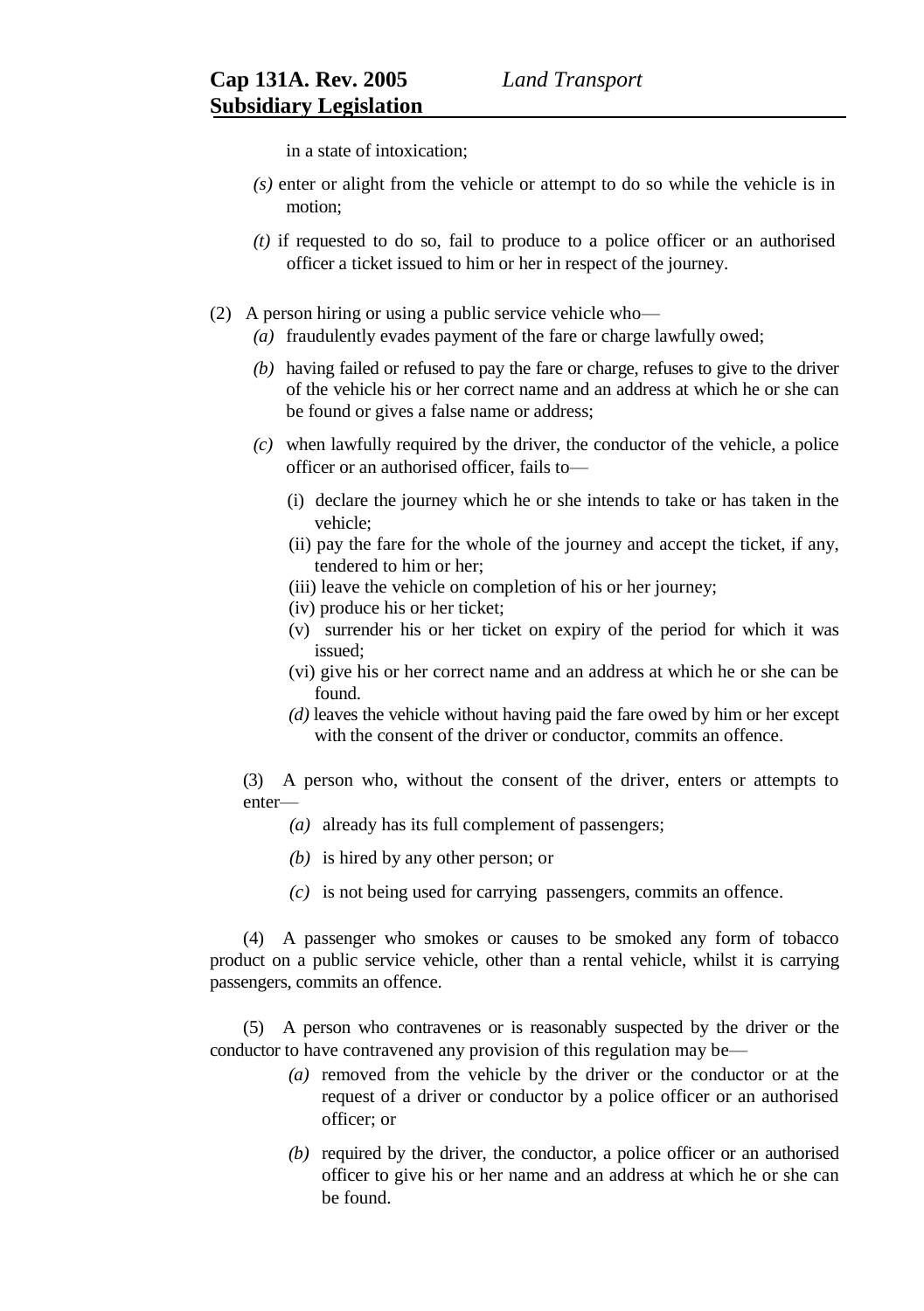(6) If a person is convicted under this regulation, the court may, in addition to imposing any penalty, order the defendant to pay to the owner of the vehicle a sum it considers just as compensation for any damage done to the vehicle arising out of the commission of the offence.

(7) For the purpose of this regulation, "authorised person" means the licensee of the vehicle or any employee of the licensee on duty in connection with the vehicle or any other person authorised under the Act.

(8) A person hiring or otherwise using a public service vehicle or any other vehicle must not cause the vehicle to be used contrary to any condition of its licence or permit.

## *Division 2*—*Road Service Vehicles*

# *Fares for omnibus and carriers*

24.—(1) Users of omnibus operated on a road route licence must be carried only on payment of fares and the fares charged for the various stages must be—

- *(a)* the fares set out in the road permit; and
- *(b)* prominently displayed in the vehicle at all times.

(2) The charge for the use of a carrier may, subject to restrictions on the permit, be for the vehicle as a whole or for individual journeys.

(3) The Authority may prescribe a schedule of fares and freight charges for carriage of passengers and goods by a carrier, whether together or separately, in which case—

*(a)* the carrier *must* charge fares and freight charges as prescribed;

*(b)* the schedule must be displayed in a conspicuous position in the vehicle.

#### *Aisles and entrances to be kept clear*

25. The aisles and entrances of a road service vehicle must be kept clear and unobstructed at all times.

## *Number of persons to be carried in an omnibus or carrier*

26.—(1) The number of persons to be carried in or on an omnibus or carrier must not exceed the number approved by the Authority and recorded in the records of the Authority, except that—

- *(a)* 3 children under the height of 1.2m may be counted as 2 persons; and
- *(b)* any child under 5 years accompanied by an adult need not be counted.
- (2) Children in a carrier must be carried in the rear compartment of the carrier.

#### *Routes*

27. The Authority may include restrictions on a road permit limiting the routes or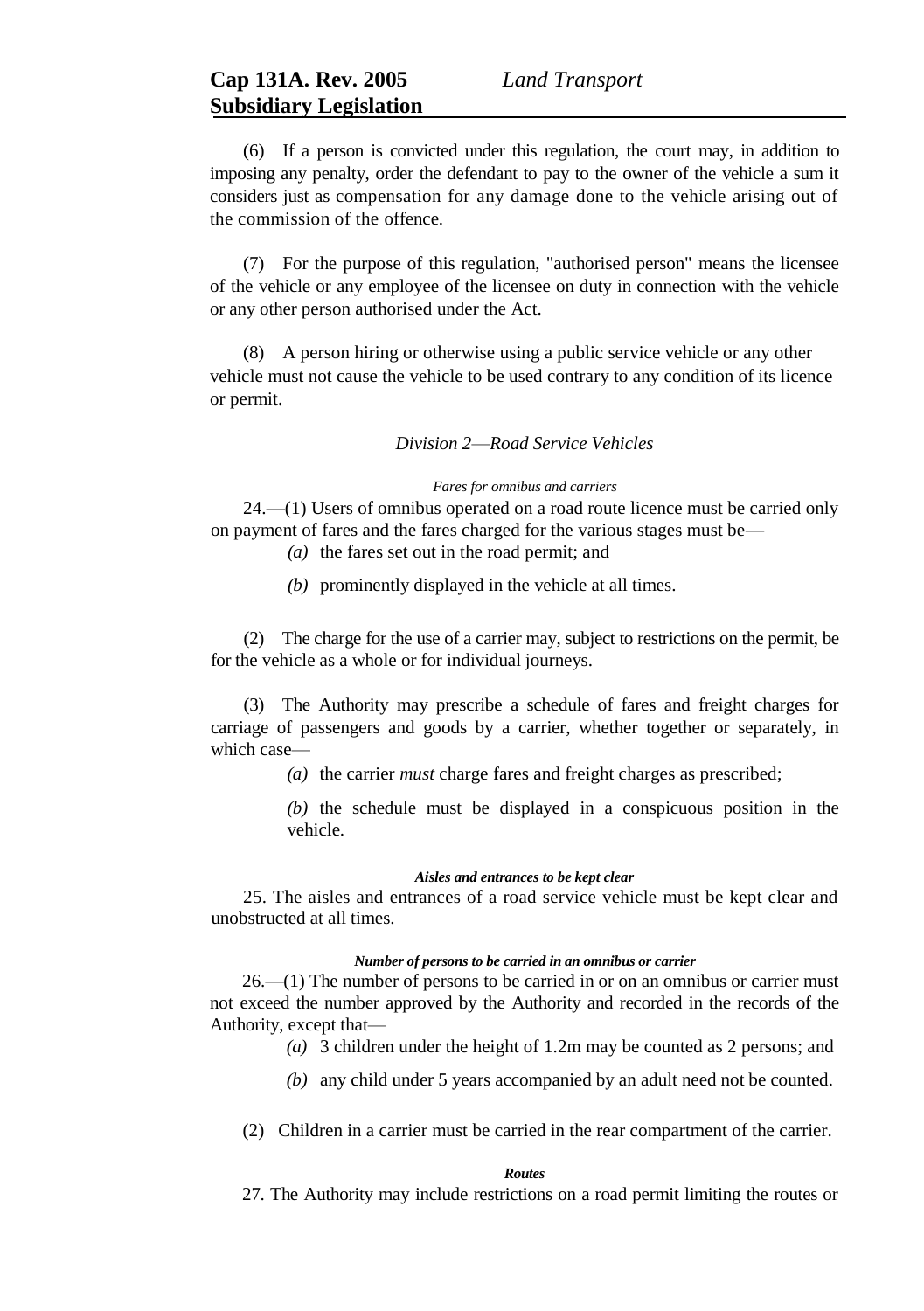areas of operation.

# *Conduct of conductors*

28*.*—(1) The conductor of a road service vehicle must, when performing his or her duties—

- *(a)* not, when the vehicle is in motion, distract the attention of the driver without reasonable cause, nor converse with the driver unless it is necessary to do so in order to give directions as to the stopping or parking of the vehicle;
- *(b)* take all reasonable precautions to ensure that the route, fares and destination of the vehicle are clearly and correctly displayed;
- *(c)* endeavour to the best of his or her ability to ensure the observance of the provisions of these Regulations which relate to the conduct of passengers;
- *(d)* not, except for sufficient reason, direct the driver of the vehicle to stop on a road no longer than reasonably necessary to pick up or set down passengers, except at a terminus or stand or place where the vehicle is permitted to stop for a longer time ;
- *(e)* not be under the influence of drink or drugs;
- *(f)* be clean and tidy; and
- *(g)* behave in a civil and orderly manner.

(2) A conductor must not smoke any form of tobacco product on a public service vehicle whilst it is carrying passengers other than a rental vehicle.

# *Division 3*— *Taxis*

# *Taxi fares*

29.—(1) The fare charged for use of a taxi is for the hire of the vehicle as a whole.

(2) The taxi fares are those set out in the Schedule unless the fare is agreed to between a hirer and the driver or operator in which case it must not exceed the fare calculated in accordance with the Schedule.

(3) The Schedule of fares must be displayed conspicuously inside the taxi where it can easily be seen by the hirer.

# *Number of persons to be carried in a taxi*

30.—(1) The number of persons, including the driver, to be carried in a taxi must not exceed the number of seating positions determined by the Authority and recorded in the records of the Authority except that—

- *(a)* 3 children under the height of 1.2m are treated as occupying 2 seating positions;
- *(b)* children under 5 years are not counted as occupying a seating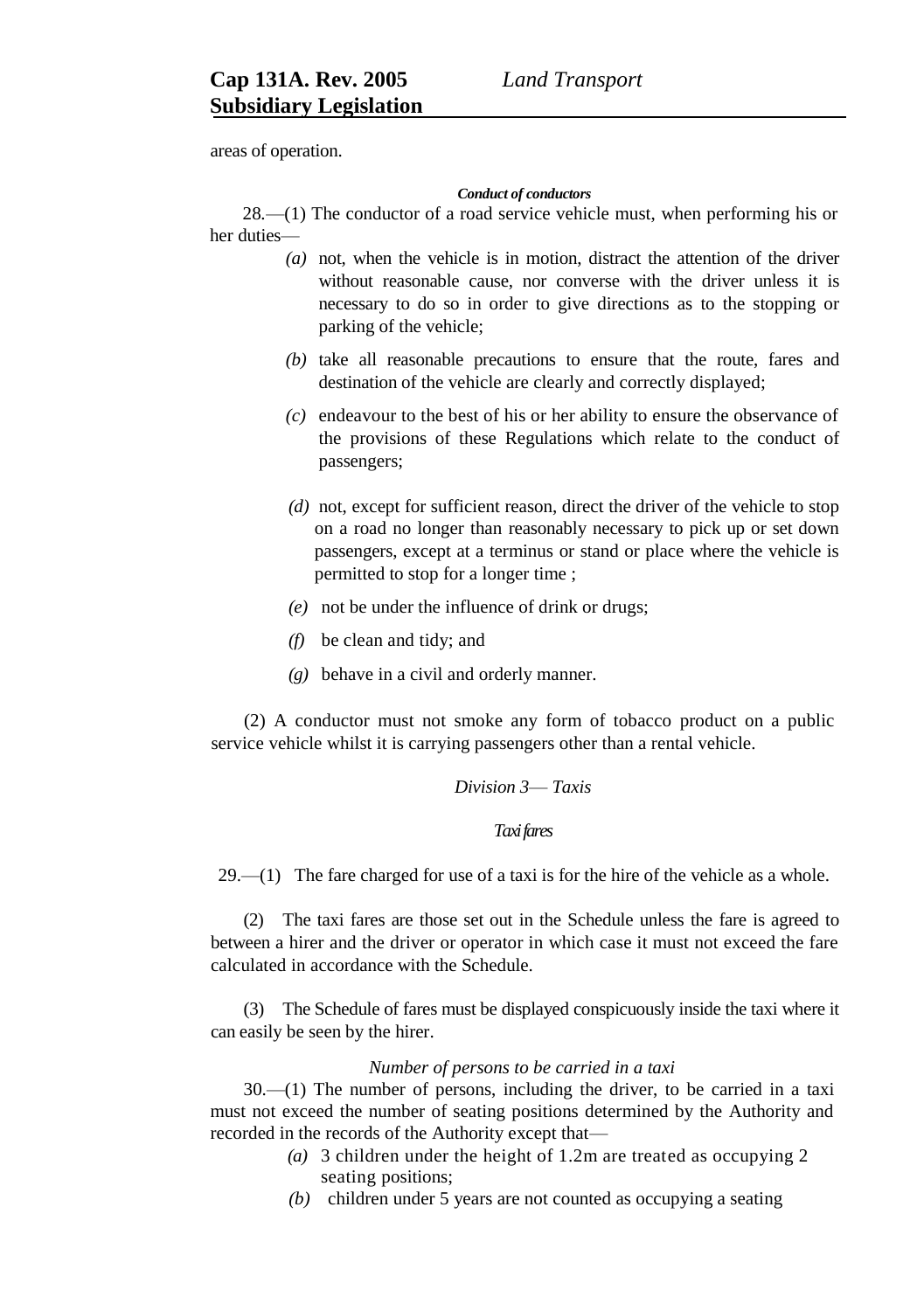position.

(2) Children must be carried in the rear seats of the vehicle.

## *Shortest route to be followed*

31. The driver of a taxi must proceed to the hirer's destination by the shortest and most-direct route unless the driver has reasonable cause for taking a longer route or it is unavoidable

## *Operation from or within a taxi base and stand*

32.—(1) Subject to this regulation and regulation 34, a taxi must not be operated from or within any base or stand other than the base or stand specified in the permit under which it operates.

(2) Every taxi must be fitted with a sign—

*(a)* indicating the base from and within which the taxi is authorised to operate;

*(b)* displaying the name of the base in white letters against a red background; and

*(c)* of a size, and so affixed in front and at the rear, as to be readily visible from a distance of 50m.

# (3) Every taxi must be fitted with a label—

- *(a)* indicating the stand from which the taxi is authorised to operate;
- *(b)* of a size, and so affixed to the upper left hand side of the windscreen, as to be readily visible from a distance of 20m.

(4) Upon arrival of a taxi with passengers at a base other than the base from which the taxi is authorised to operate, the taxi may carry those passengers within the base for the time and purposes the passengers require, but when the passengers are finally set down must—

- *(a)* proceed to an open taxi stand within the base for the purpose of picking up passengers for the return journey to the base from which the taxi is authorized to operate; or
- *(b)* return to the base from which the taxi is authorised to operate, subject to regulation 34.

(5) Subject to sub-regulation (6), the driver of a taxi authorised to operate from a taxi stand must pick up passengers on the first to arrive basis.

(6) A person may hire any taxi at a taxi stand, if the taxi is permitted by this regulation to carry passengers within or to the base which the passenger requires and the person in charge of the taxi must not refuse any person intending to hire a taxi. **(LN 50/2003)**

# *Use of Taxi stand*

33.—(1) For the purpose of this regulation an 'open taxi stand' means a taxi stand provided for the use of taxis not authorised to operate from the base in which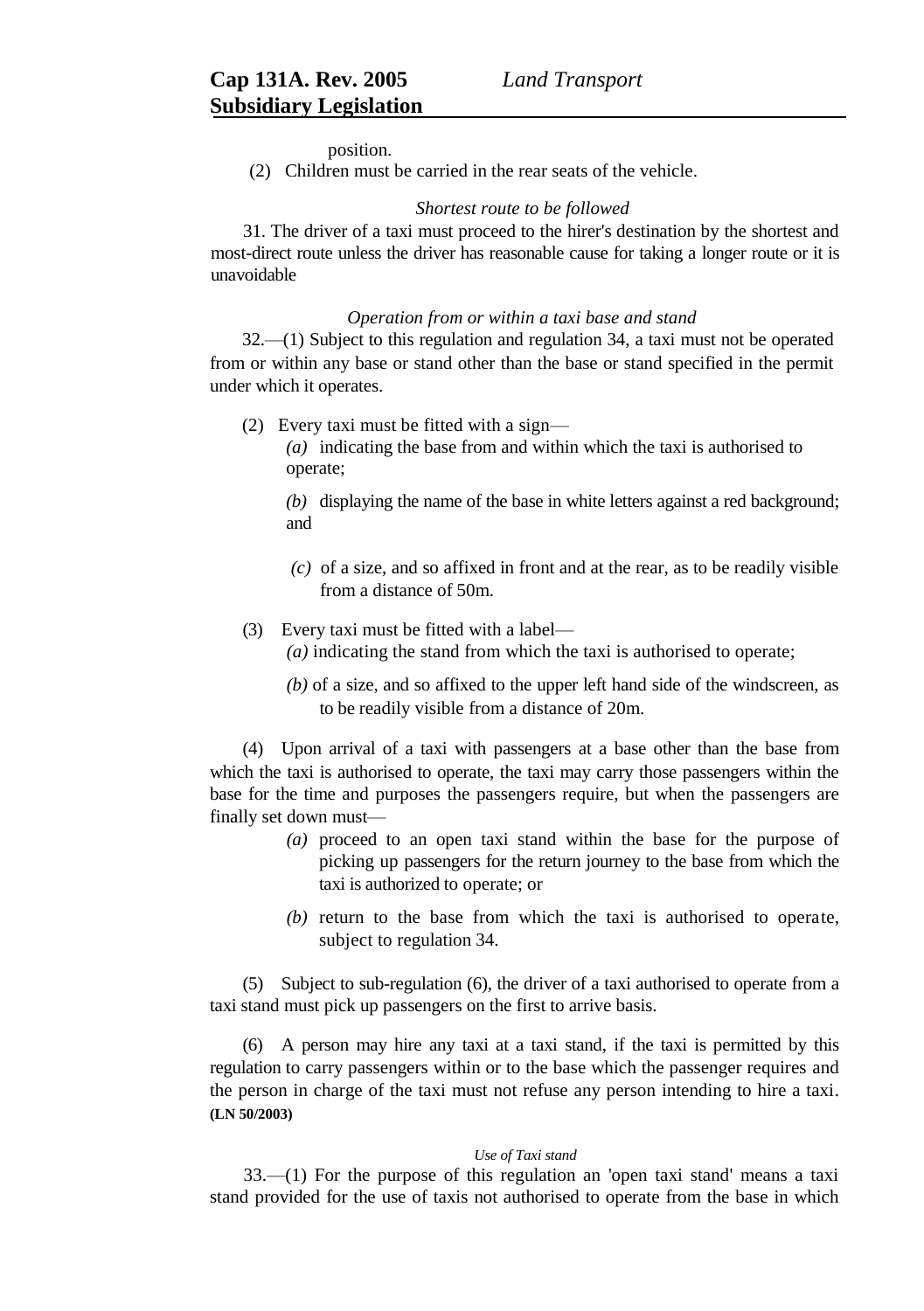the stand is located.

- (2) An open taxi stand—
	- *(a)* may be provided by a council or rural local authority with the written approval of the Authority;
	- *(b)* must be provided by a council or rural local authority if so ordered by the Authority after consultation with the appropriate authorities.

(3) Notwithstanding any other requirement of this regulation, the Authority may, subject to any conditions it imposes, approve in writing—

- *(a)* the establishment of a taxi stand on a part time basis; and
- *(b)* the use of a part time taxi stand by taxis.

(4) The payment of a charge levied for the use of a taxi stand, other than an open taxi stand, by—

> *(a)* a council or Government agency responsible for maintaining the stand if it is located on a public street; or

*(b)* the owner of any property on which the stand is located, is a condition of every taxi permit.

(5) The Authority must keep maps, plans or other records showing the creation of taxi stands, bases and other relevant details of taxi stands or bases.

# *Plying for hire*

- 34.—(1) Subject to sub-regulation (2), a taxi must not
	- *(a)* stand or ply for hire from a point other than the taxi stand from which the taxi is authorised to operate, except as provided by regulation 32(4)(a);
	- *(b)* stop for the purpose of picking up a passenger within 100m of a bus stop or a bus stand unless a taxi stand from which the taxi is authorised to operate is located within 100m; or
	- *(c)* be stopped for the purpose of picking up a passenger within 100m of any taxi stand except the stand from which that taxi is authorised to operate.

(2) A taxi may stop for the purpose of picking up a passenger at a place while—

*(a)* travelling within the base from which the taxi is authorised to operate; or

*(b)* returning to the base from which the taxi is authorised to operate from any other base or area.

(3) Neither the holder of a taxi permit nor the driver of a taxi may solicit for passengers when the vehicle is stationary or plying for hire, or employ, use the services of, or permit any other person to tout for the holder or driver.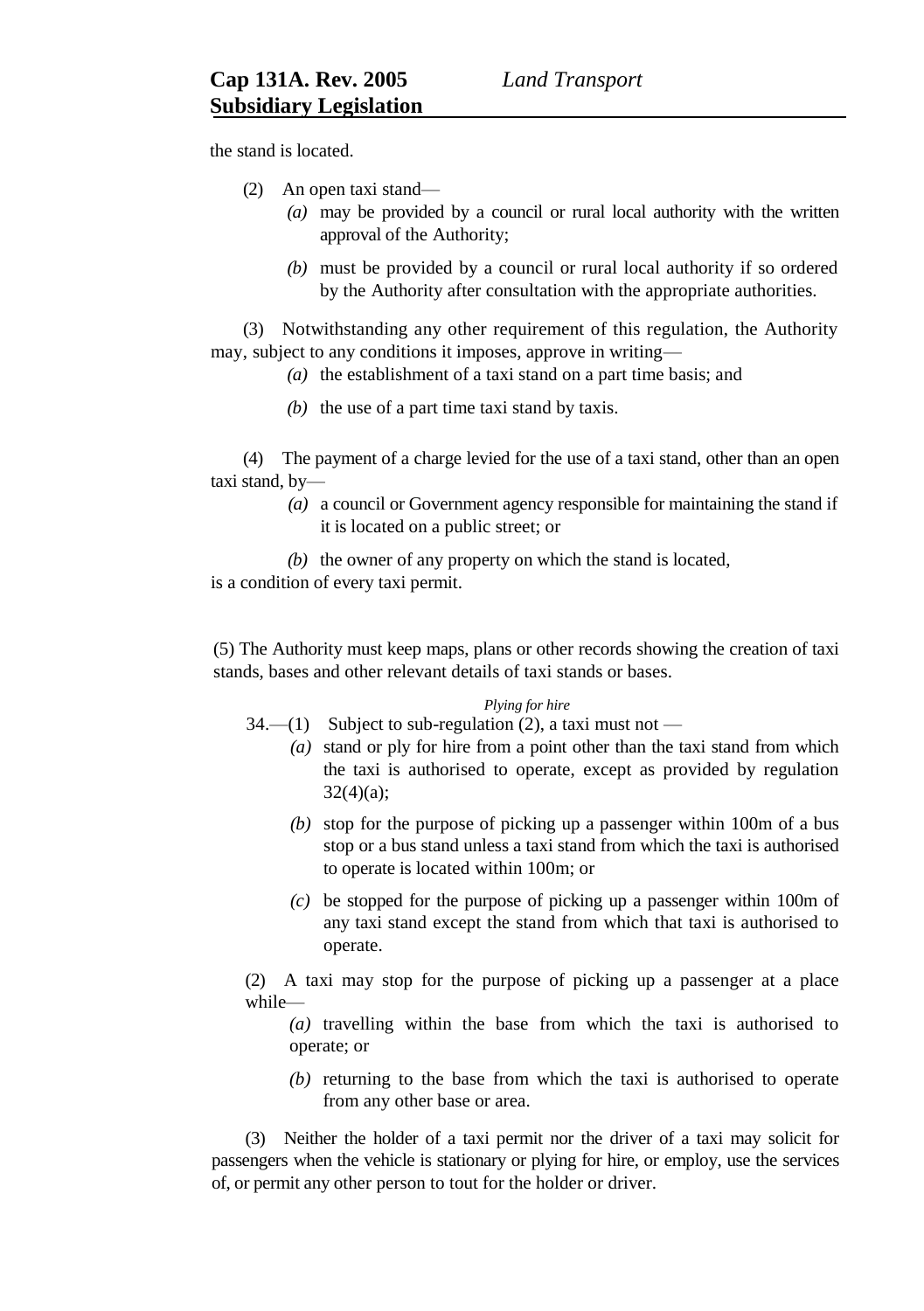#### *Fitting of taximeters*

35.—(1) The Authority may require any motor vehicle in relation to which a taxi permit has been granted to be fitted with a taxi meter.

(2) A taxi permit holder must not install or cause or permit to be installed a taximeter in a taxi unless—

- *(a)* the taximeter has been approved by the Authority;
- *(b)* the taximeter is installed in a position such that the Certifying Officer is satisfied that—
	- (i) the taximeter is operating and can readily be seen; and
	- (ii) the recording characters relating to the hiring charges are clearly discernible to every passenger and to the driver;
- *(c)* means are available to illuminate the characters relating to the hiring charges; and
- *(d)* the taximeter or associated equipment does not represent a hazard to the passengers or driver.

(3) Every taximeter affixed in a taxi must be tested by the Certifying Officer before the taxi is used for hire.

(4) If a taximeter has been installed and tested under this regulation and found to be in order, the taximeter must be sealed—

*(a)* by the Certifying Officer; or

*(b)* in the presence of an authorised officer, in such a manner that the working parts cannot be reached without breaking the seal.

#### *Types of taximeters*

36.—(1) The Authority may, after consulting the permit holders or bodies representing the permit holders and taking into consideration any matter relating to the service to the public, approve the types of taximeters to be used by taxis.

(2) The Authority may by notice in the Gazette appoint a date, not less than 6 months after the date of the notice, by which an approved taximeter must be affixed to a taxi by the owner.

#### *Use of taximeters*

37.—(1) The holder of a taxi permit must keep the taximeter and any connection affixed to it in good working condition and in the position in the taxi approved by the Certifying Officer.

- (2) The holder of a taxi permit must not cause or allow—
	- *(a)* a taximeter to be used on the taxi until the taximeter has been tested as required by regulation 35(3);
	- *(b)* any taximeter to be used on the taxi other than the one that was last tested on the taxi;
	- *(c)* any wheels to be affixed to the taxi other than those affixed when the taximeter was tested; or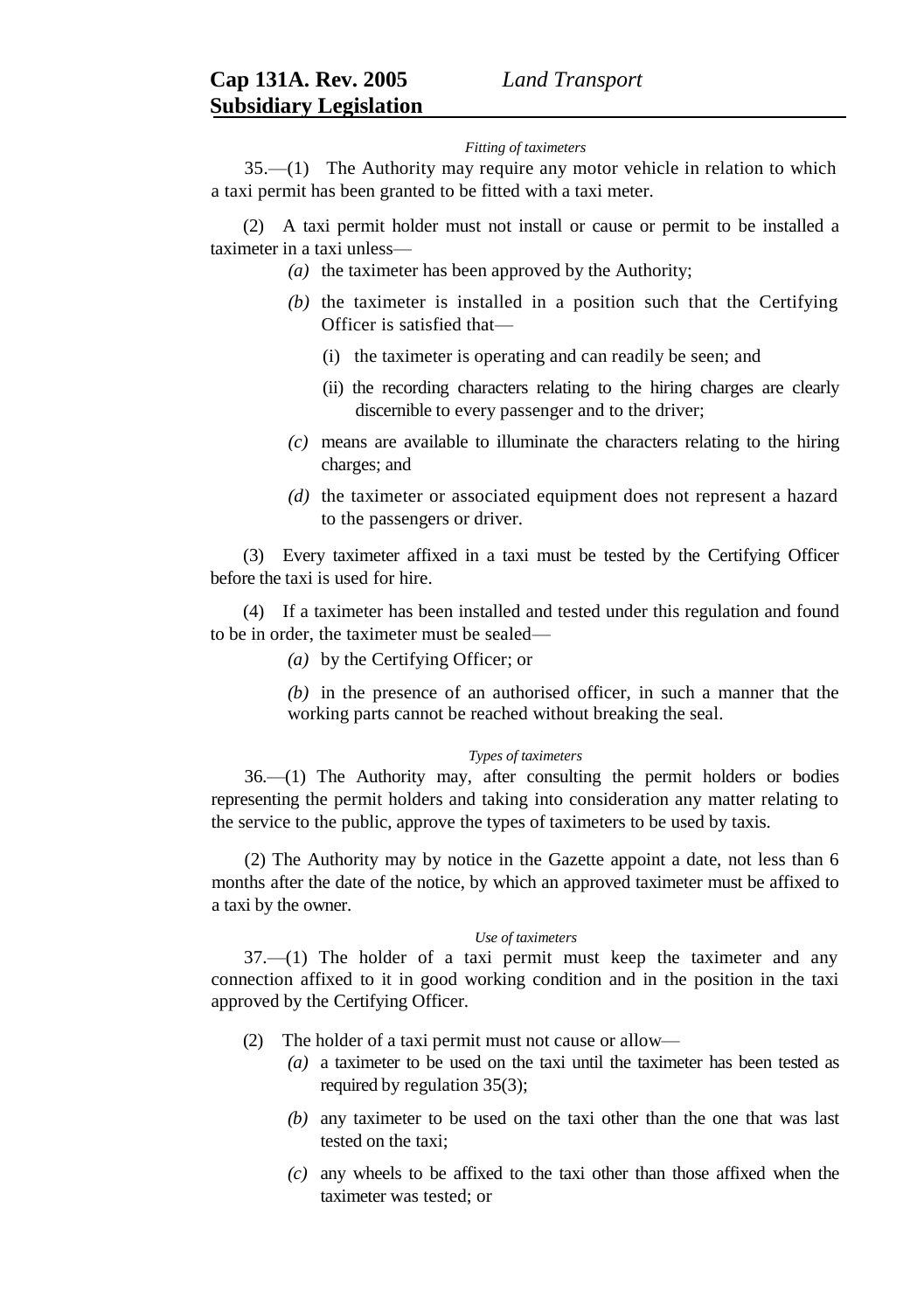*(d)* any alteration to be made to the taxi or the tyres or fittings attached to it that will or might affect the accuracy of the taximeter.

(3) A person who interferes with the taximeter affixed to a taxi or any part of the mechanism controlling the taximeter so as to prevent its proper working or damage its seal commits an offence.

(4) Sub-regulation  $(2)(c)$  does not apply to new wheels affixed to a taxi with the approval of the Certifying Officer which will only be given after the taximeter has been re-tested with those wheels.

(5) If the taximeter affixed to a taxi is not registering correctly, is out of order or has a broken seal, the permit holder or the driver of the taxi must —

- *(a)* forthwith notify the Authority; and
- *(b)* except with the approval of the Authority, not use the taxi to carry passengers or stand or ply for hire until the taximeter—
	- (i) has been tested and approved by the Certifying Officer; or
	- (ii) has been replaced by another taximeter and fitted in accordance with regulation 35.

(6) The holder of a taxi permit or driver of a taxi must, at all times when carrying a passenger, keep the tyres of the taxi inflated to a pressure of not less than 170 kilopascals or the maximum pressure recommended by the tyre manufacturer in respect of the size of the tyre when fitted to the taxi, whichever is the lower.

(7) The driver of a taxi must keep alight the lamp required under regulation  $35(2)(c)$  when a taxi is being hired by a person.

### *Testing of taximeters*

38.—(1) The holder of a taxi permit must—

- *(a)* submit the taximeter to the Authority for testing on each occasion the vehicle is required to be inspected under these Regulations; and
	- *(b)* cause the taximeter to be readjusted and tested at any other times if required by the Authority.

(2) The Authority may, in writing, direct that a taxi be made available at a specified time and place for the purpose of inspecting and testing its taximeter.

(3) In testing a taximeter, the Authority may allow a limit of tolerance not exceeding 1.5 per cent in excess or deficiency.

(4) The holder of a taxi permit must pay the prescribed testing fee on each occasion the taximeter is being tested under these Regulations. Such test is not part of the vehicle inspection conducted under these Regulations.

(5) If the Certifying Officer has reasonable cause to believe that a taximeter has been tampered with, the Certifying Officer may charge a higher prescribed fee for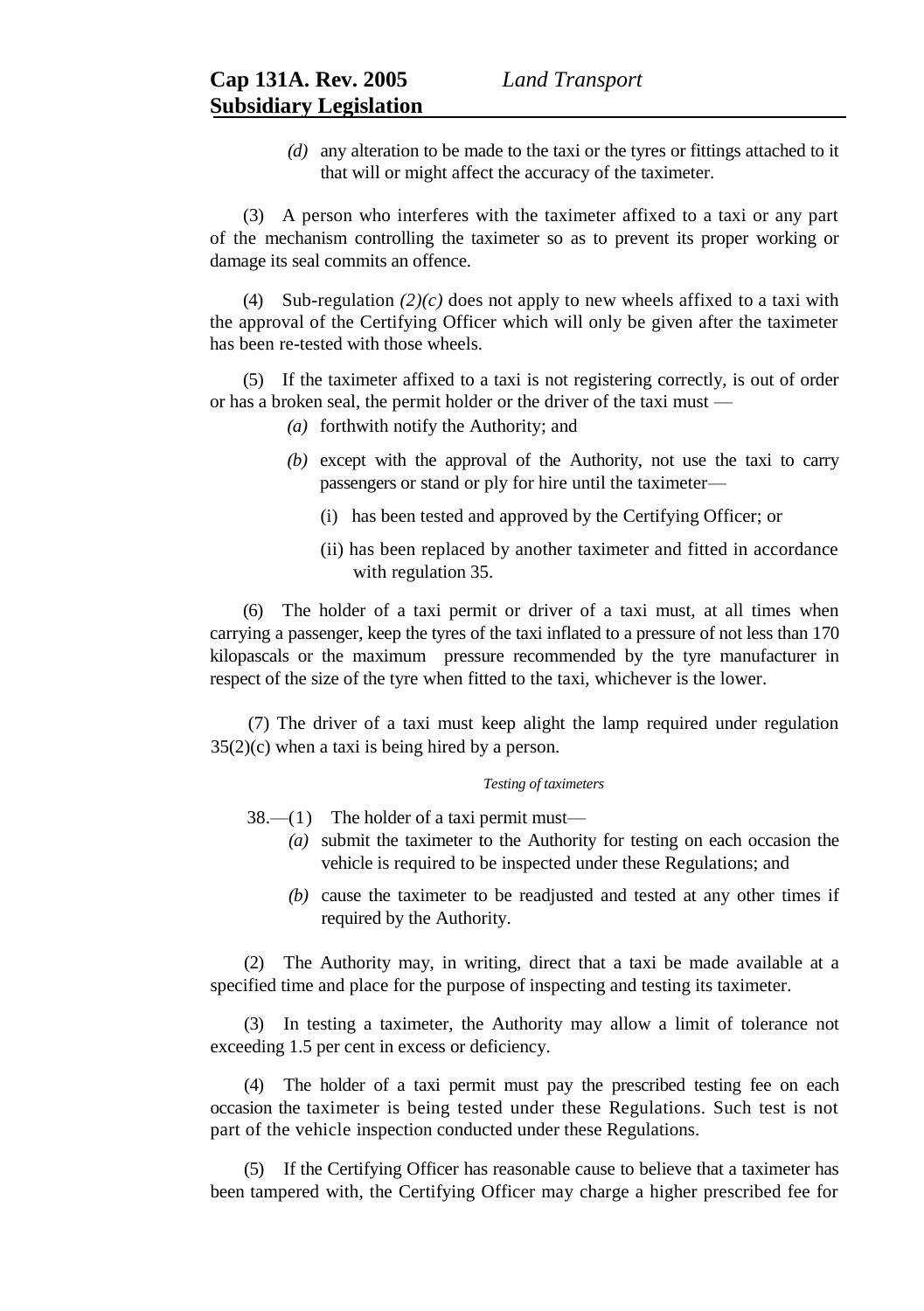testing the taximeter.

(6) The Authority may authorise part of a public street to be measured by an inspector appointed under the National and Trade Measurement Decree 1989 as a testing area for the purpose of testing taxi meters.

- (7) A certificate signed by the inspector stating—
	- *(a)* the location of the testing area marked for the purpose of testing taxi meters; and
	- *(b)* the measurements made or marked on the testing area, is conclusive evidence of the facts stated in the certificate.

# *Division 4* — *Rental Vehicles*

# *Use of rental vehicles*

39.—(1) A person must not let for fee or reward a motor vehicle to be driven by any other person other than or his or her employees except under the authority of a rental permit in respect of the vehicle.

(2) Sub-regulation (1) does not apply to the letting of any motor vehicle under a hire-purchase or lease agreement made in good faith for the purchase of the motor vehicle.

## *Number of persons to be carried in a rental vehicle*

40.—(1) The number of persons, including the driver, to be carried in a rental vehicle must not exceed the number of seating positions determined by the Authority and included in the records of the Authority except that—

- *(a)* 3 children under the height of 1.2m are counted as occupying 2 seating positions;
- *(b)* children under 5 years are not counted as occupying a seating position.
- (2) Children must be carried in the rear seats of the vehicle.

# *Records to be kepi by operator of rental vehicle business*

- 41.—(1) The holder of a rental permit must maintain a register showing—
	- *(a)* the name, address, driver's licence number, and, in the case of a driver's licence not issued in the Fiji Islands, the place and date of issue of the licence, of the person hiring the vehicle and of any other person who under the terms of the hiring may drive the vehicle while it is hired;
		- *(b)* the date of the hiring of the vehicle;
		- *(c)* the time of departure of the vehicle;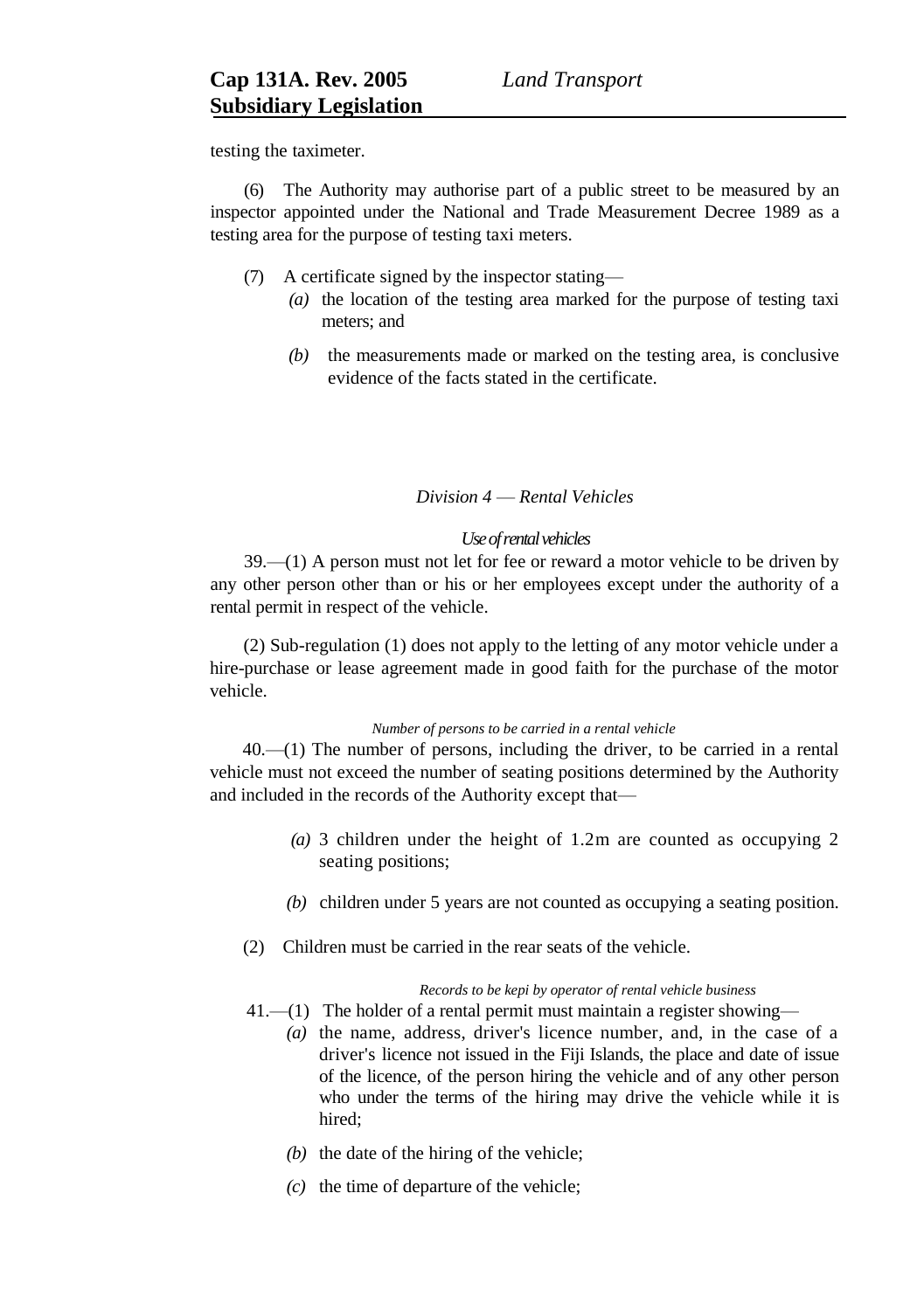- *(d)* the date and time of return of the vehicle; and
- *(e)* the total distance travelled by the vehicle.

(2) Any record kept under this regulation must be produced by or on behalf of the permit holder if demanded by a police officer or an authorised officer.

(3) The holder of a rental permit who contravenes or wilfully fails to comply with the provisions of this regulation commits an offence.

- (4) It is an offence for the holder of a rental permit to knowingly—
	- *(a)* furnish or supply a return or information which is false in any material particular; or
	- *(b)* make, or cause to be made, any entry in any record that is false in any material particular, in relation to the permit.

# *Division 5* — *Hire Vehicles*

### *Number of persons to be carried in a hire vehicle*

42.—(1) The number of persons, including the driver, to be carried in a hire vehicle must not exceed the number of seating positions determined by and in the records of the Authority except that—

> *(a)* 3 children under the height of 1.2m are counted as occupying 2 seating positions;

> *(b)* children under 5 years are not to be counted as occupying any seating position.

(2) Children must be carried in the rear seats of the vehicle.

#### *Hire vehicle fares*

43. Payment of a fare charged for the hire of a hire vehicle is for hire of the vehicle as a whole.

## *Hiring of a hire vehicle and plying for hire*

 $44.$ —(1) The holder of a hire permit must—

- *(a)* have a place of business approved by the Authority; and
- *(b)* provide and maintain the necessary facilities at the place to allow the public to make arrangements to hire a hire vehicle either immediately or at a specified time and place.

(2) Neither the holder of a hire permit nor a driver of a hire vehicle may solicit for passengers when the vehicle is stationary or plying for hire, or employ, use the services of or permit another person to tout for the holder or driver.

*Records to be kept by operator of hire vehicle business*  45.—(1) The holder of a hire permit must maintain a register showing—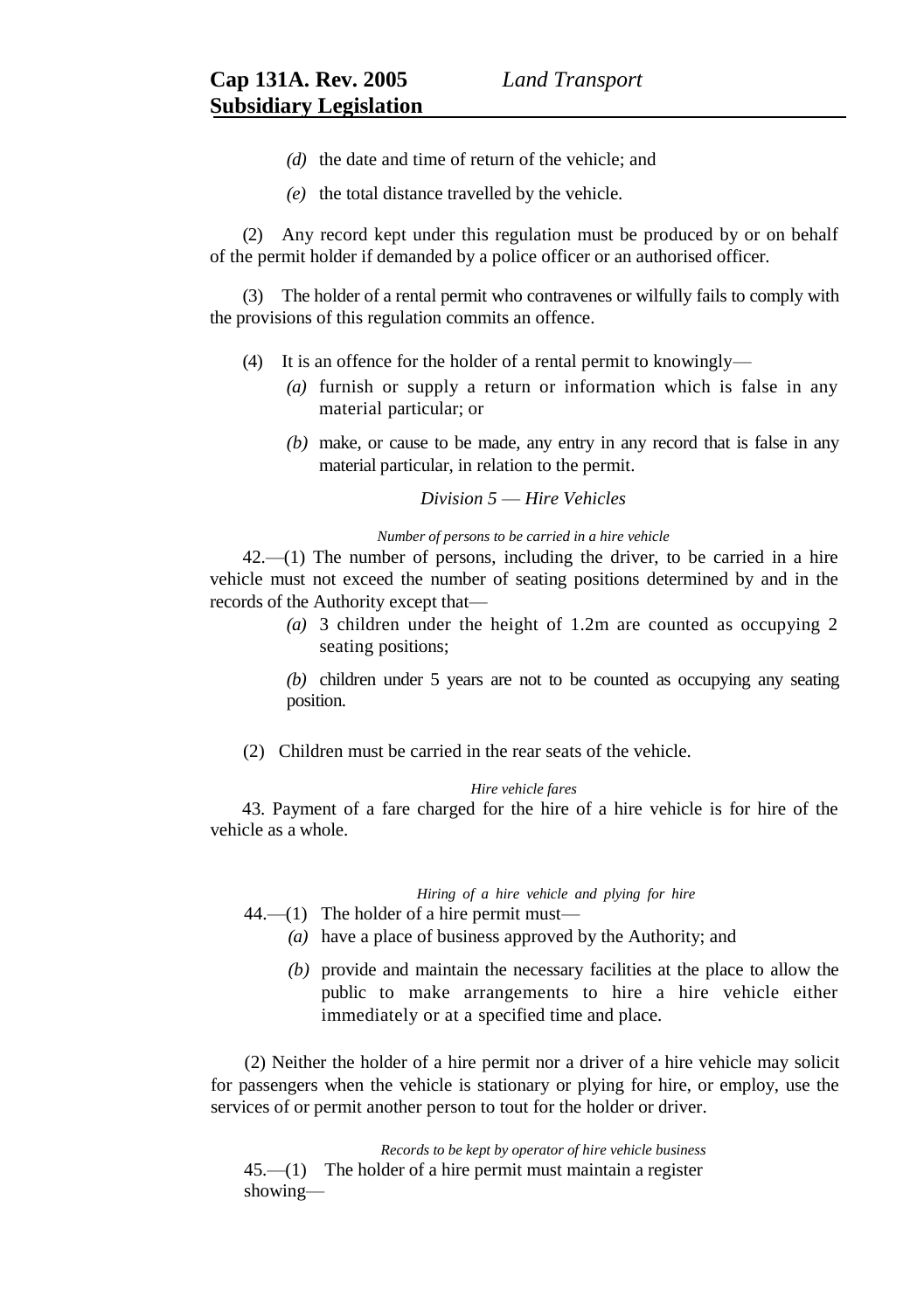- *(a)* the name and address of the person hiring the vehicle;
- *(b)* the manner in which the hiring was made;
- *(c)* the date, time and place of the hiring of the vehicle;
- *(d)* the date, time and place of completion of the hiring of the vehicle;

and

*(e)* the total distance travelled by the vehicle.

(2) The records kept under this regulation must be produced by or on behalf of the permit holder if demanded by a police officer or an authorised officer.

(3) The holder of a hire permit who fails to comply with this regulation commits an offence.

- (4) It is an offence for the holder of a hire permit knowingly to—
	- *(a)* furnish or supply a return or information which is false in any material particular; or
	- (b) make or cause to be made, any entry in any record which is false in any material particular, relating to the permit.

# *Division 7* — *Mini-buses*

#### *Fares*

46.—(1) The charge for the use of a mini-bus may, subject to the restrictions on the permit, be for the vehicle as a whole or for individual journeys.

(2) The Authority may prescribe a schedule of fares for carriage of passengers by a mini-bus in which case—

- *(a)* the mini-bus must charge fares as prescribed;
- *(b)* the schedule must be displayed in a conspicuous position in the *vehicle.*

# *Plying for hire*

 $47.$ — $(1)$  A mini-bus must not—

- *(a)* stand or ply for hire from a point other than a stand or base from which it is authorised to operate;
- *(b)* stop to pick up a passenger within 300m of a bus stop, bus stand or taxi stand except from a stand from which the mini-bus is authorised to operate;
- *(c)* stop in any place which would create a hazard to passengers, pedestrians or other road users or delay other traffic.

(2) Subject to sub-regulation *(*l*)(b),* a mini-bus may stop for the purpose of picking up a passenger at a place while—

*(a)* travelling to its terminus stand;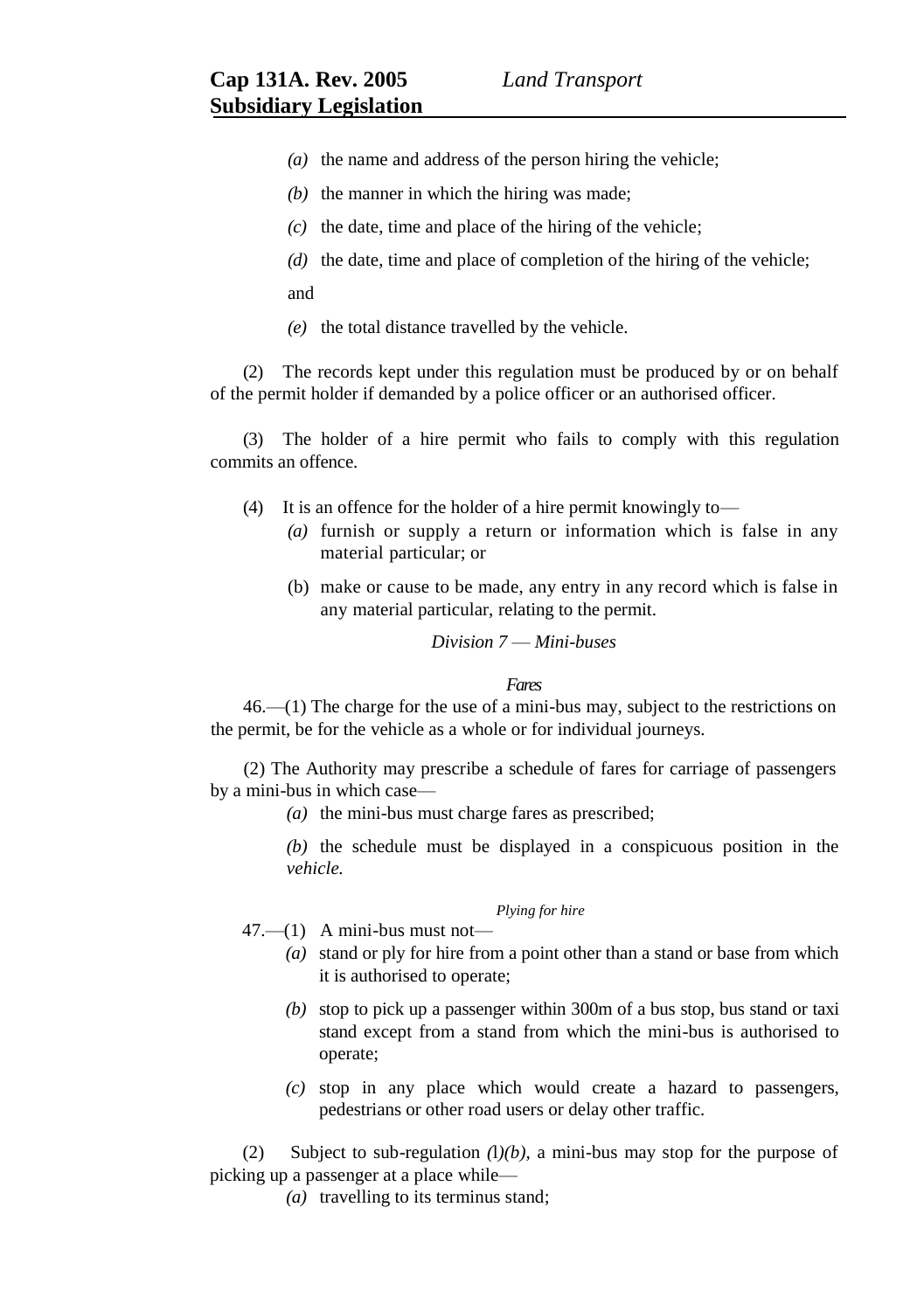*(b)* returning to its original stand which the mini-bus is authorised to operate under the conditions of its minibus permit.

### *Mini-bus stands*

48.—(1) The Authority may authorise the holder of a mini-bus permit to ply for hire or reward from a mini-bus stand provided and approved by a highway authority.

(2) A highway authority may provide a mini-bus stand if requested by the Authority after consulting other appropriate authorities.

(3) Mini-buses operating from a mini-bus stand must queue up to pick up passengers on the basis of first to arrive, first to leave.

(4) A mini-bus operating at a mini-bus stand must not start picking up any passenger at a mini-bus stand until the mini-bus which arrived first leaves the stand.

*Routes*

49.—(1) A mini-bus hired as a whole must proceed to the hirer's destination by the shortest and most direct route.

(2) A driver of a mini-bus may pick up or set down passengers along the route specified in the permit.

# Part 4 — CONSTRUCTION OF PUBLIC SERVICE VEHICLES

### *General provisions*

50. The Authority may give written notice of not less than—

- *(a)* in the case of a road service vehicle 24 months; or
- *(b)* in the case of a public service vehicle other than a road service vehicle – 12 months, to the owner of a public service vehicle that the construction, age, engine capacity or other condition of the vehicle is such that the Authority will no longer permit the vehicle to be licensed as a public service vehicle.

#### *Requirements for mini-buses*

- 51.—(1) Every mini-bus must be fitted with signs—
	- *(a)* indicating the stand from which it is authorised to operate;
	- *(b)* displaying the destination of the mini-bus when it is operating on the permitted route, or the sign "PRIVATE HIRE" when it is being hired as a whole.
- (2) Every mini-bus must—
	- *(a)* be of a size and dimensions and have head and leg room such that,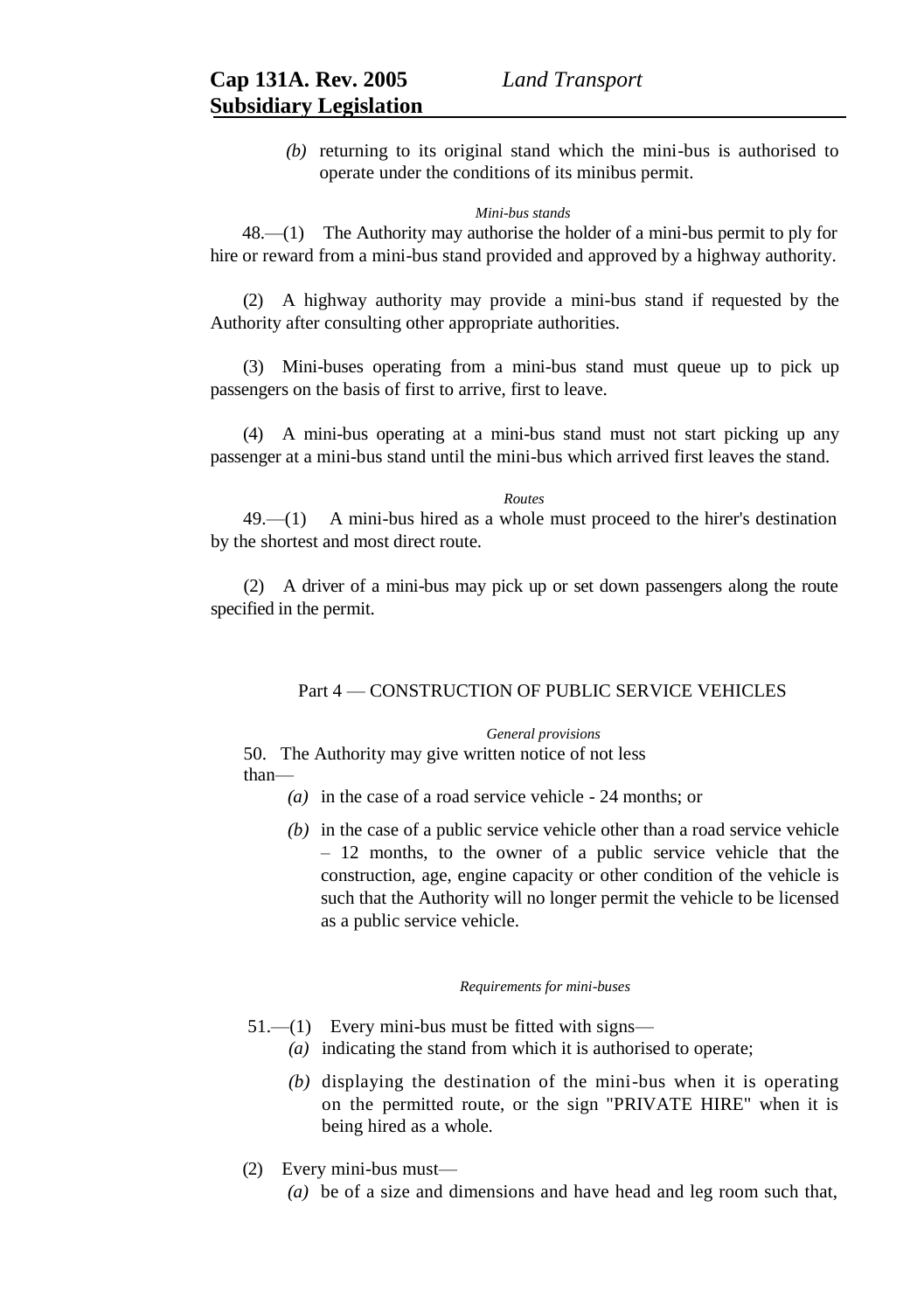in the opinion of the Certifying Officer, the authorised number of passengers can be comfortably seated;

- *(b)* have ready side door access and egress for the driver and on the left-hand side for the passengers;
- *(c)* have luggage space which is adequate for the passengers the vehicle is authorised to carry and which is kept in a condition to prevent any luggage being damaged or soiled;
- *(d)* provide a barrier between the luggage space and the passenger space for the secure storage of luggage and the safety of passengers.
- (3) An emergency exit—
	- *(a)* must be provided in the extreme rear of the vehicle; or
	- *(b)* may be provided in the roof in the rear half of the passenger compartment, if an additional emergency exit is provided in the right hand side of the rear half of the passenger compartment which provides for a minimum area of 3,200sq.cms with no dimension less than 500mm.
- (4) An emergency exit is not required in a mini-bus which—
	- *(a)* is equipped to seat less than 12 passengers including the driver;
	- *(b)* does not exceed 2m in overall width;
	- *(c)* is fitted with one or more door on each side of the vehicle; and
	- *(d)* provides access from any seating position to a door having an area not less than 7,000 sq.cms with no dimension less than 500mm.

(5) The main emergency exit must have an area of not less than 5,200sq.cms for any other omnibus and no dimension of the main emergency exit may be less than 500mm.

- (6) Every emergency exit must be—
	- *(a)* identified by a prominent notice inside and outside displaying the words EMERGENCY EXIT, by words or symbols indicating the method of opening; and
	- *(b)* capable of being opened outwards from both the inside and outside of the vehicle.

### *Requirements for omnibuses*

52.—(1) An omnibus provided with a longitudinal aisle providing access to one or more rows of seats must have an aisle width of—

- *(a)* not less than 600mm for an omnibus which is approved to carry standing passengers;
- *(b)* not less than 330mm for any other omnibus.
- (2) A longitudinal aisle—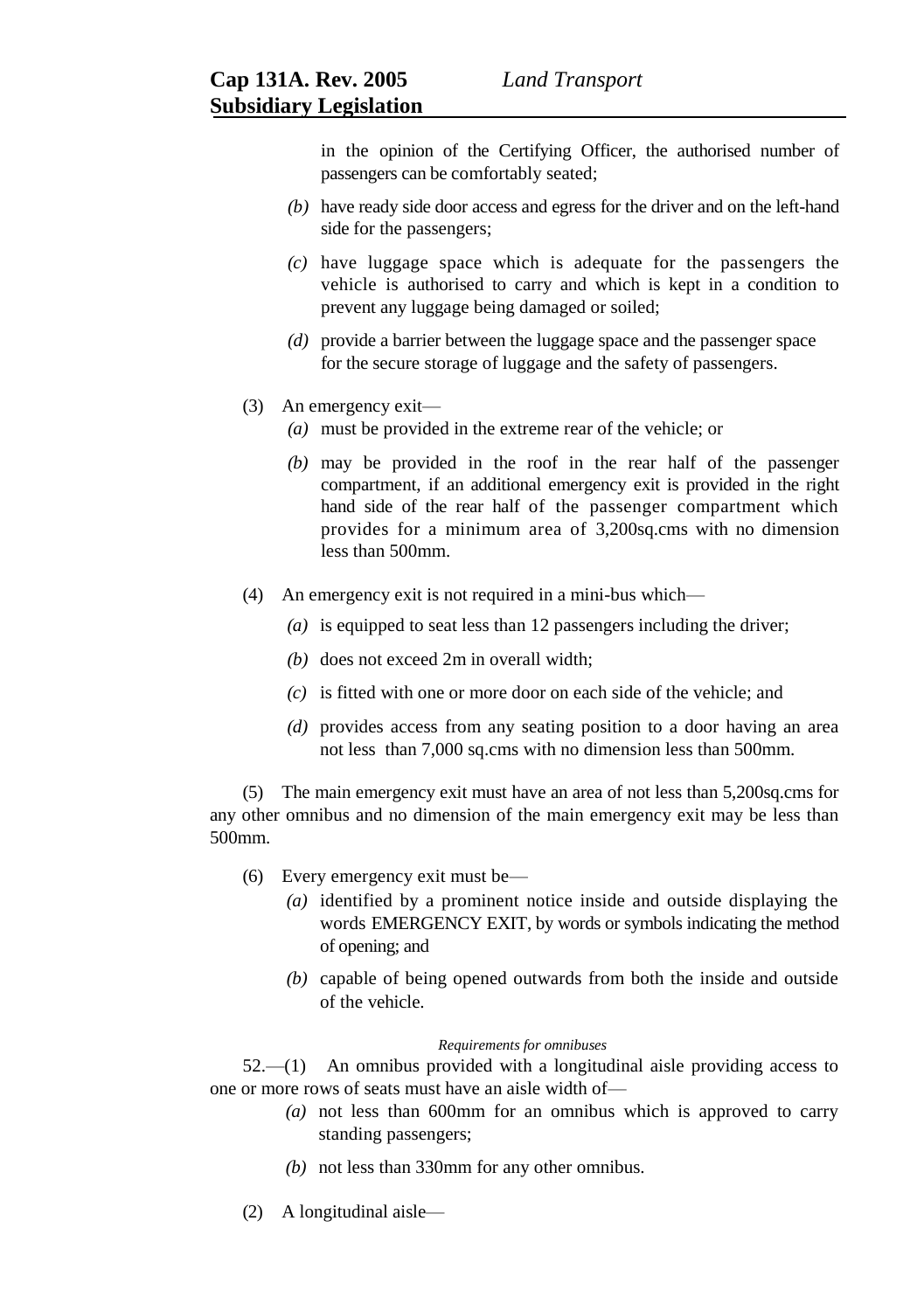- *(a)* must have a skid resistant surface; and
- *(b)* must not have a slope of more than 1 in 16 in areas intended for standing passengers or more than 1 in 10 in areas not intended for standing passengers.
- (3) In the case of an omnibus with a longitudinal aisle—
	- *(a)* the omnibus must have at least one means of access on the left hand side of the vehicle;
	- *(b)* the access to the aisle must have no obstruction;
	- *(c)* the access must be not less than 550mm in width; and
	- *(d)* the height from the lowest step to the top of the opening must not be less than 1.8m for an omnibus permitted to carry in excess of 25 passengers and not less than 1.2m for other omnibuses.

(4) Except for an emergency exit, no other means of exit must be provided on the right hand side of the omnibus other than to provide access to the driver's position.

(5) Every omnibus must be fitted with an access door at every point of access and the access door must be capable of being operated by the driver from the normal driving position.

(6) Access doors must not be designed to operate inwards unless the doors are so constructed that they will not protrude into the omnibus further than the steps provided at the access.

(7) Access doors must not have internal fittings designed to cover the internal steps when the doors are closed.

(8) Access doors designed to be open when the vehicle is in motion must not extend beyond the line of the side of the vehicle.

(9) The height inside the omnibus measured on the longitudinal centre line of the aisle must be not less than—

*(a)* 1.8m for an omnibus in which standing passengers are permitted;

*(b)* 1,65m for an omnibus permitted to carry more than 25 passengers; and

*(c)* 1.35m for an omnibus permitted to carry up to 25 passengers or 1.2m if the aisle is not more than 2m in length.

(10) If access to a row of seats is not by a longitudinal aisle, the height measured on the longitudinal centre line of the vehicle from the floor to the ceiling must be not less than—

> *(a)* 1.5m for an omnibus permitted to carry in excess of 25 passengers; and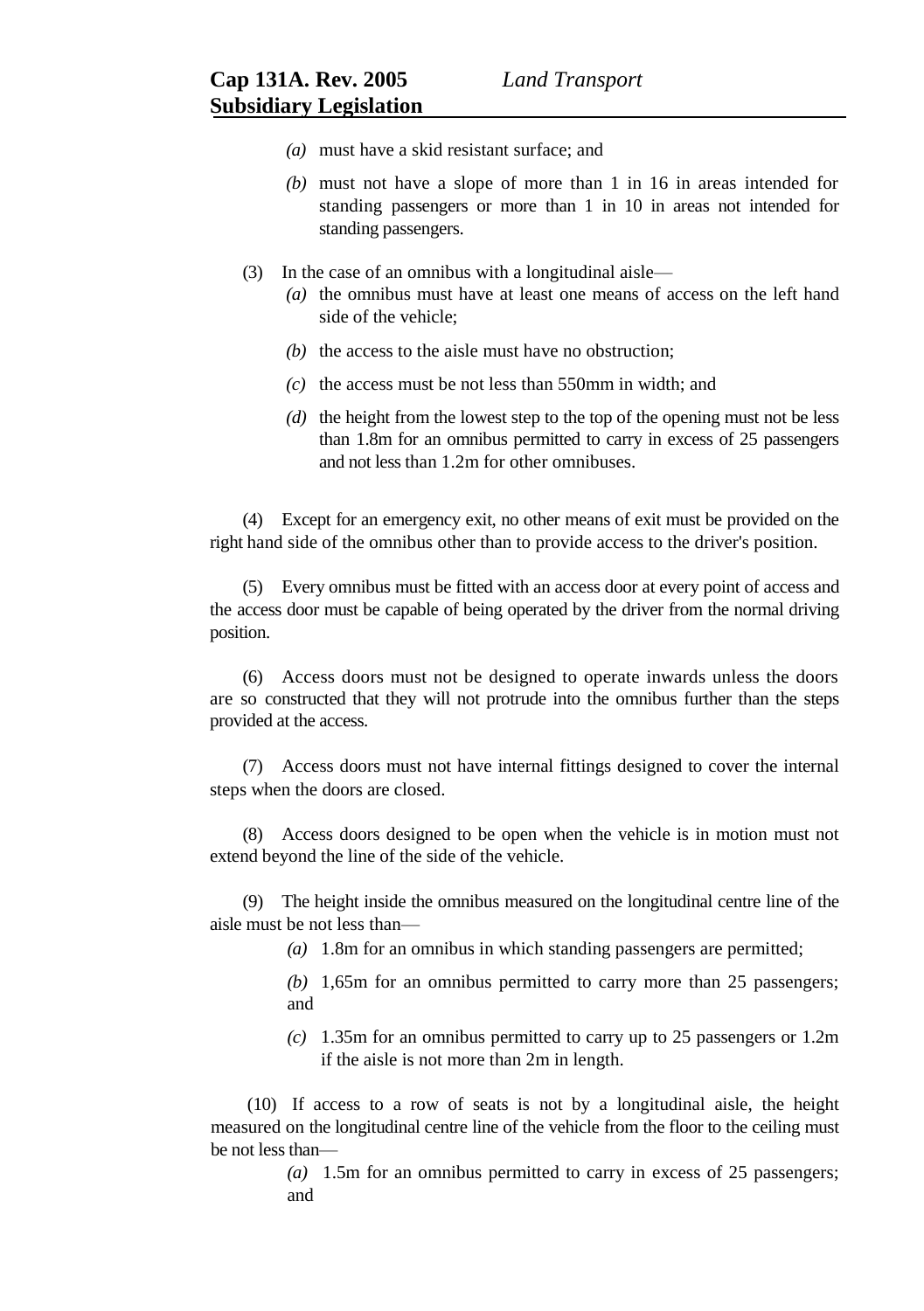- *(b)* 1.2m for any other omnibus.
- (11) Any step must be fitted and maintained with a skid resistant tread.

(12) The height of the first step above the ground must be not more than 410mm and the height of any other step must be not more than 280mm.

- (13) The tread depth of any step must be not less than— *(a)* 225mm for an omnibus permitted to carry in excess of 25 passengers; and
	- *(b)* 180mm for any other omnibus.

(14) The tread of one step may undercut the tread of the next highest step provided that when viewed in plan not less than 180mm of the lower step is visible.

(15) The width of the steps must be not less than the width of the opening in the case of the lower steps and not less than 450mm in the case of the other steps.

(16 j If an omnibus has provisions for standing passengers, a suitable guard rail or other structure must be provided to prevent any passenger from accidentally coming into contact with the driver or a control device.

(17) If an omnibus has an access door rearwards of the driver's position, a mirror of suitable dimension must be so located to give the driver an adequate view of the door and the approaches.

(18) Hand straps must be provided for standing passengers.

(19) Floors must be covered and maintained with a skid resistant surface and must be so constructed and sealed as to prevent fumes from the engine or dust from the roadway entering the interior of the vehicle.

(20) Each seating position must have a dimension of not less than 400mm when measured along the front of the squab.

(21) The distance from the foremost point of each seat squab to the foremost point of the corresponding seat cushion must be not less 350mm.

(22) There must be no obstruction horizontally forward of any joint on the seat squab for a distance of at least—

- *(a)* 1.4m for an opposite facing seating position in an omnibus permitted to carry in excess of 25 passengers;
- *(b)* 1.2m for an opposite facing seating position in any other omnibus;
- *(c)* 660mm for other seating positions.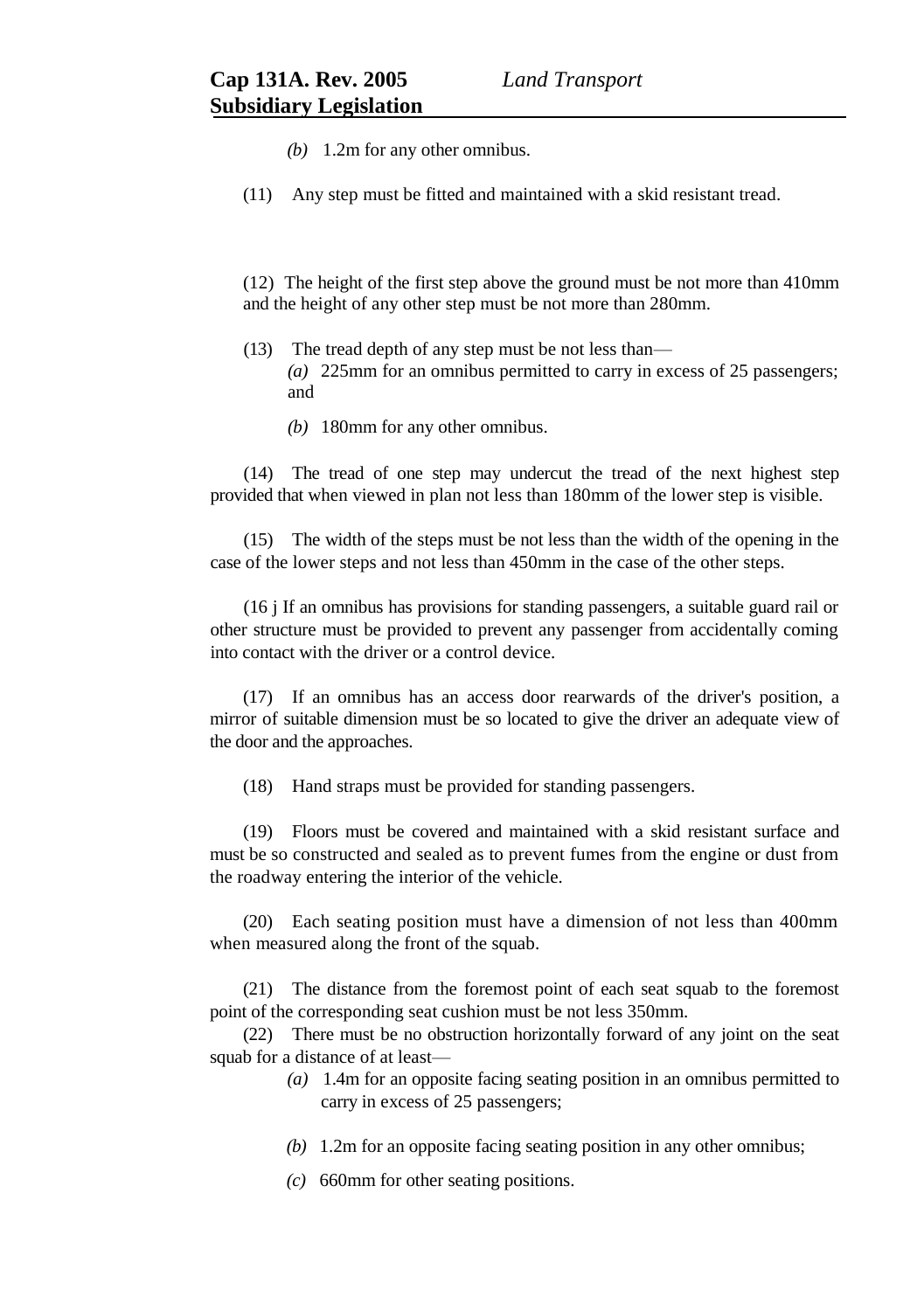(23) There must be no obstruction in front of each seating position within a space 200mm horizontally forward of the seat cushion, 150mm on each side of the centre of the seating position and between the floor and the level of the seat cushion.

(24) The height of each un-depressed seat cushion must not exceed 500mm or be less than—

- *(a)* 400mm in the case of an omnibus permitted to carry in excess of 25passengers;
- *(b)* 380mm in the case of other omnibuses; or
- *(c)* 300mm when the normal floor level is interrupted by a wheel arch.

(25) Each seat must provide reasonable comfort and adequate support for passengers.

(26) The rear and top of a seat squab including a hand-rail must not have any sharp edges or projections.

(27) There must be no interior door separating the normal passengers' space from the access door or the emergency exit,

(28) An omnibus operating on a road route licence must be fitted with a passenger's stop signal within convenient reach of every passenger in order to provide communication with the driver.

(29) The interior of each omnibus must be equipped with lamps which give sufficient light for the convenience of passengers and the step tread and risers must be directly and adequately lighted.

(30) If a luggage rack is provided it must be affixed so that the vertical distance between the rack and the seat surface is not less than 950mm and the rack must be constructed to reduce to a minimum the possibility of injury to a passenger from any projection or by the accidental dislodgement of any luggage.

(31) If the transmission of an omnibus incorporates any longitudinal drive shafts, couplings or intermediate shafts, provision must be made to prevent the forward end of the shaft or coupling from contacting the road in the event of detachment of the forward end from its normal position.

(32) If glazed side windows are provided in the omnibus, not less than half the windows must be capable of being opened, unless an alternative means of ventilation is provided to the satisfaction of the Certifying Officer.

(33) Any material used in the construction of the body, floor and seats of an omnibus must be of fire resistant quality approved by the Authority.

(34) The suspension of an omnibus must incorporate a design feature approved by the Authority by which the front axle is prevented from moving backwards to such an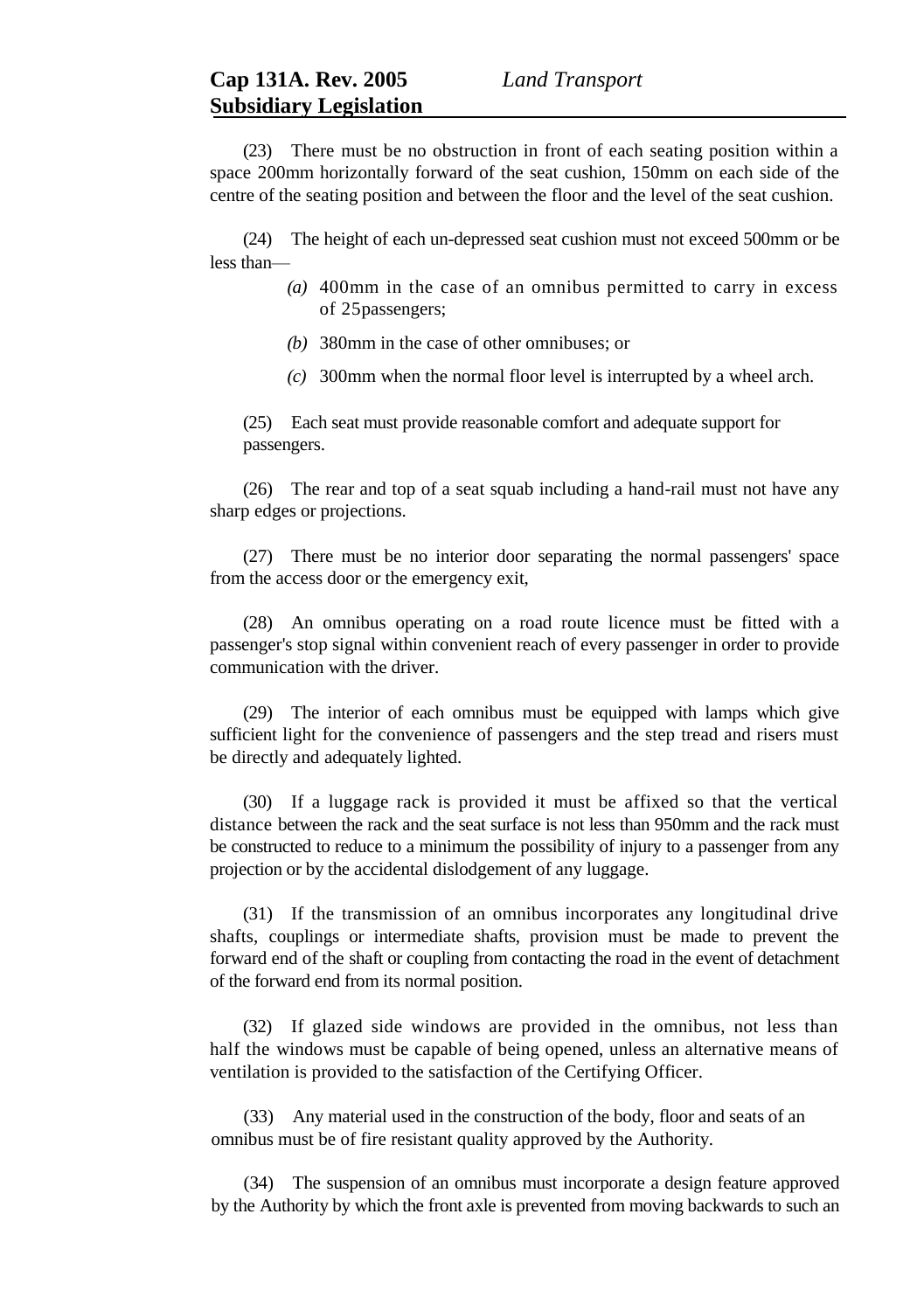extent that the driver is likely to lose directional control of the vehicle in the event of a failure of a spring, torsion bar or other resilient component.

(35) Every, omnibus must be fitted with a fire extinguisher of a type and capacity approved by the Authority.

- (36) Every, omnibus operating on a stage service must display—
	- *(a)* a sign on the front of the vehicle not less than 1.2m above the ground indicating the destination in letters clearly visible under daylight conditions at a distance of 50m; and
	- *(b)* signs indicating any route number specified in the road route licence, one of which must be located on the front of the vehicle and of such a size as to be clearly visible under daylight conditions at a distance of 50m and another located to the side of the vehicle for the benefit of passengers boarding the vehicle.

(37) Every omnibus operating on an express service must display signs on the front of the vehicle indicating the word EXPRESS at a height not less than 1.2m above the ground and of such a size as to be clearly visible at a distance of 50m under daylight conditions.

- (38) An emergency exit—
	- *(a)* must be provided in the extreme rear of the vehicle; or
	- *(b)* may be provided in the roof in the rear half of the passenger compartment, if an additional emergency exit is provided in the right hand side of the rear half of the passenger compartment which provides for a minimum area of 3,200sq.cms with no dimension less than 500mm.

(39) The main emergency exit must have an area of not less than 7,000sq.cms for an omnibus permitted to carry in excess of 25 passengers and 5,200sq.cms for any other omnibus and no dimension of the main emergency exit may be less than 500mm.

- (40) Every emergency exit must be—
	- *(a)* identified by a prominent notice inside and outside displaying the words EMERGENCY EXIT, by words or symbols indicating the method of opening; and
	- *(b)* capable of being opened outwards from both the inside and outside the vehicle.

### *Requirements for carriers*

53.—(1) A carrier must have a minimum ground clearance of 160mm which, for the purpose of this regulation, is the minimum vertical distance between the ground and any point hide between longitudinal vertical planes 150mm inboard of the near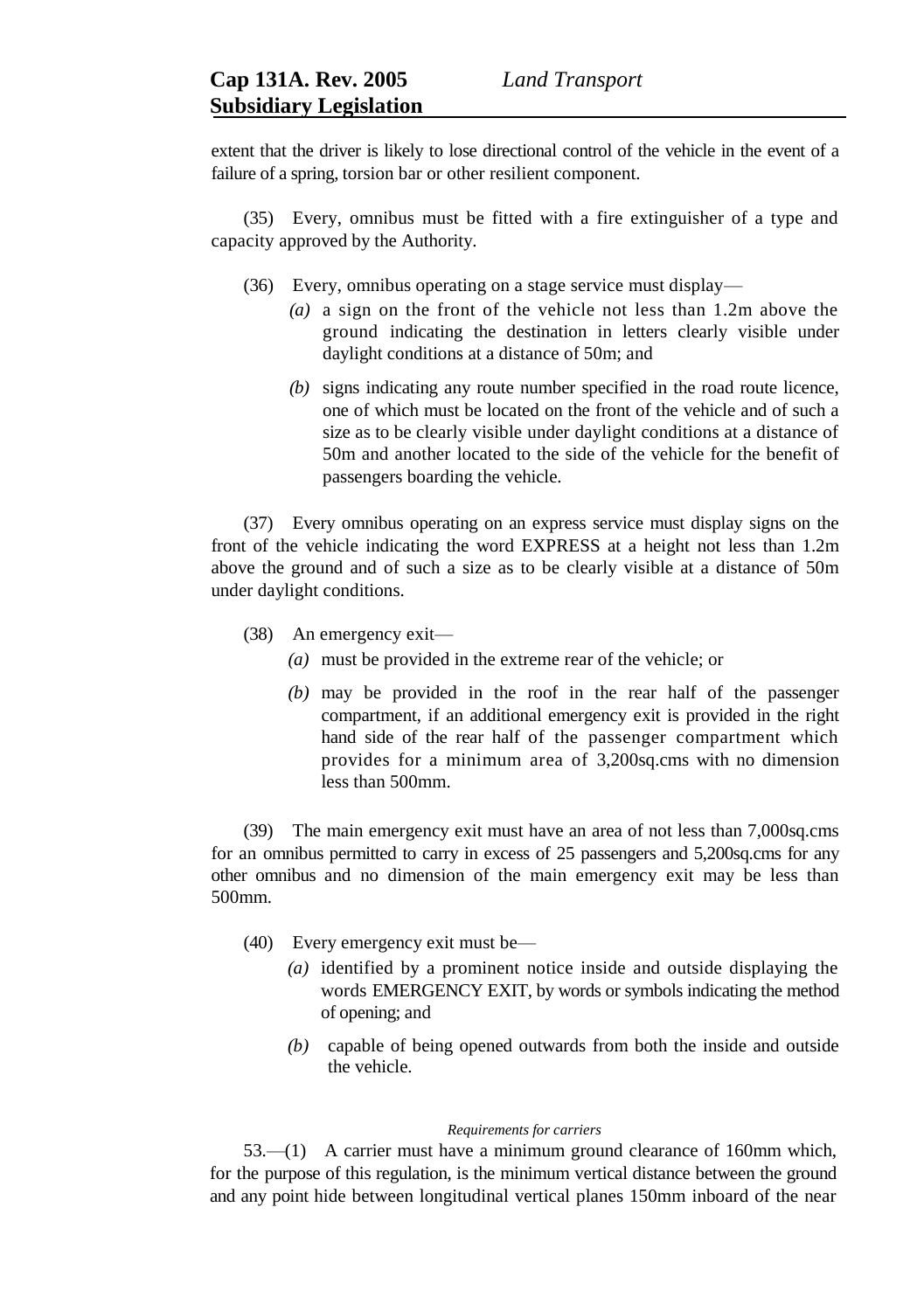side and offside; wheels with measurement made with the vehicle unladen and with tyres inflated to the manufacturer's recommended pressure.

 (2) A carrier may have seating around the perimeter of the rear passenger space, except across the rear of the vehicle, if such seating is, to the satisfaction of the Authority—

- *(a)* securely fastened to a solid floor mounting;
- *(b)* capable of withstanding accidental impact; and
- *(c)* fitted with adequate cushioning and back support.

(3) A carrier must have access to the rear passenger space on the left side of the vehicle or at the rear and the access must, to the satisfaction of the Certifying Officer—

- *(a)* be not more than 600mm wide;
- *(b)* be fitted with a safety chain or drop bar which can always be in position while the vehicle is in motion; and
- *(c)* have folding or fixed steps available for the use of passengers boarding or alighting from the vehicle such that—
	- (i) the height of the first step above the ground is not more than 410mm;
	- (ii) the height of any other step is not more than 280mm;
	- (iii) the minimum tread width is 100mm; and (iv) the width of the steps is not less than 450mm.

 (4) A carrier must in the rear passenger space provide as required by the Authority for the safe and secure storage of luggage, produce and other items accompanying the passengers.

(5) A carrier must, to the satisfaction of the Certifying Officer, provide the following fittings for the safety of passengers in the rear passenger space—

- *(a)* a fixed side panel of approved material not less than lm high on all sides;
- *(b)* transverse roll bars which are—
	- (i) constructed in one piece of not less than 50mm outside diameter galvanized pipe or other approved material;
	- (ii) fixed not less than 1.5m apart with the front and rearmost roll bars fixed within 300mm of the front and rear of the tray respectively;
	- (iii) not more than 1.65m in height from the tray of the vehicle to the top of the roll bar; and
	- (iv) securely mounted on the chassis or sub frame of the vehicle at a point to link up with the chassis cross members; and
- *(c)* longitudinal support bars which are—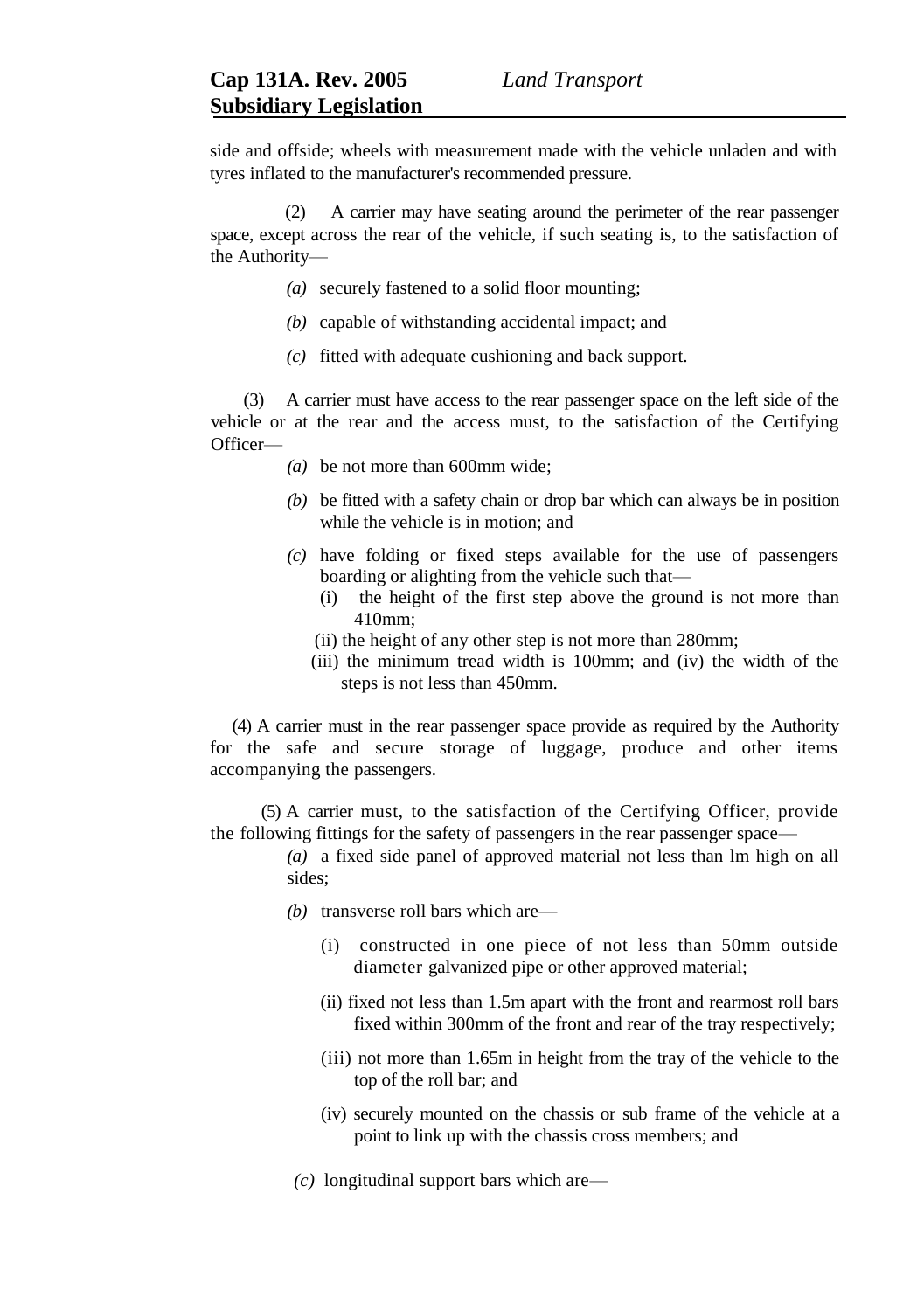- (i) constructed in one piece of not less than 50mm outside diameter galvanized pipe or other approved material;
- (ii) fixed, by welding or other means acceptable to the Certifying Officer, to the exterior of the roll bars at both top corners; and
- (iii) at the front, rolled down so as to terminate immediately adjacent to the vehicle cab, and at the back terminated not more than 100mm beyond the rearmost roll bar.
- (6) If the rear passenger area is not fully enclosed to the satisfaction of the Certifying Officer, it must be enclosed with—
	- *(a)* welded steel mesh; or
	- *(b)* pipes or other approved material fixed not less than 200mm apart, attached to the side panel and the roll bars.

 (7) Any fitting, whether required by this regulation or otherwise provided on the vehicle, must be covered to the satisfaction of the Certifying Officer so as to be without sharp edges, comers or other obstructions that may cause injury or discomfort to a passenger.

(8) The distance from the foremost point of each seat squab to the foremost point of the corresponding seat cushion must be not be less than 350mm.

(9) The height of each un-depressed seat cushion must not exceed 500mm and must not be less than 380mm.

(10) Each seat must provide reasonable comfort and adequate support for a passenger.

(11) The interior of each carrier must be equipped with lamps to provide sufficient light for the convenience of passengers and step tread and risers must be directly and adequately lighted.

(12) If the transmission of a carrier incorporates any longitudinal drive shafts, couplings or intermediate shafts, provision must be made to prevent the forward end of any such shaft or coupling from contacting the road if the forward end is detached from its normal position.

(13) Any material used in the construction of the body, floor and seats of a carrier must be of fire resistant quality approved by the Authority.

(14) For the purpose of this regulation 'rear passenger space' is that area of the carrier behind the cabin enclosing the driver, used for the carriage of passengers and their luggage, produce and other items.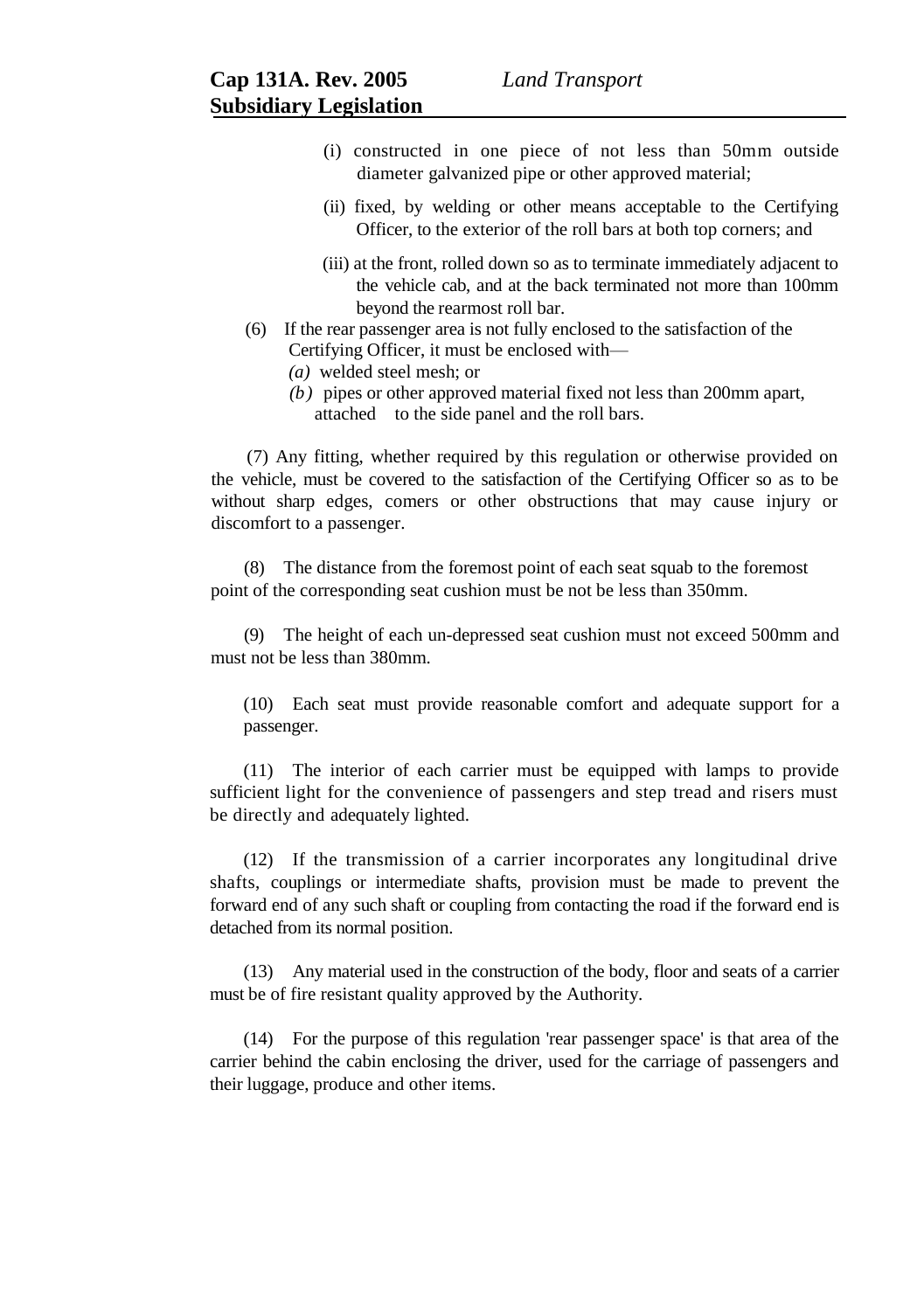### *Requirements for taxis*

54.—(1*)* Every taxi must have affixed on its roof a sign bearing the word 'TAXI' at the font ( in black letters on a white background) and the rear (in black letters on a red background) of the sign.

(2) A taxi sign required under sub-regulation (1) must be wired so that at least the front is illuminated when the engine is switched to the ON position and the taximeter is switched to the OFF position.

(3) The back of the front squab of a taxi must display a sign indicating the registration number of the taxi in characters not less than 50mm in height and so located as to be readily visible to any passenger occupying the rear seat.

(4) A taxi must be of a size and dimension and have adequate head and leg room so that, in the opinion of the Certifying Officer, not less than 4 passengers may be comfortably seated.

(5) The doors and seats of taxis must be so constructed as to permit easy means of entrance to and exit from the vehicle and for this purpose and tip up front seats are not regarded as providing easy entrance or exit.

(6) A luggage space which in the opinion of the Certifying Officer is adequate must be provided for the passengers the vehicle is authorised to carry and the space must be kept in a condition to prevent any luggage from being damaged or soiled.

## *Requirements for hire vehicles*

- 55. A hire vehicle must—
	- *(a)* be of a size and dimensions and have adequate head and leg room so that, in the opinion of the Certifying Officer, the authorised number of passengers may be comfortably seated;
	- *(b)* have at least 2 side doors for access for passengers and the driver:
	- *(c)* have an engine capacity of not less than 800cc; and
	- *(d)* have luggage space which is adequate for the passengers the vehicle is authorised to carry and must be kept in a condition to prevent any luggage from being damaged or soiled.

## *Seating capacity of public service vehicles*

56.—(1) In determining the number of persons for which a public service vehicle has passenger seating capacity, the following provisions apply—

- *(a)* if separate seats for each person are provided, one person must be counted for each separate seat;
- *(b)* the width of each separate seat must not be less than 400mm when measured in accordance with paragraph *(c);*
- *(c)* if the vehicle is fitted with continuous seats, one person must be counted for each complete length of 400mm measured in a straight line lengthwise 150mm above the level of the seat and 150mm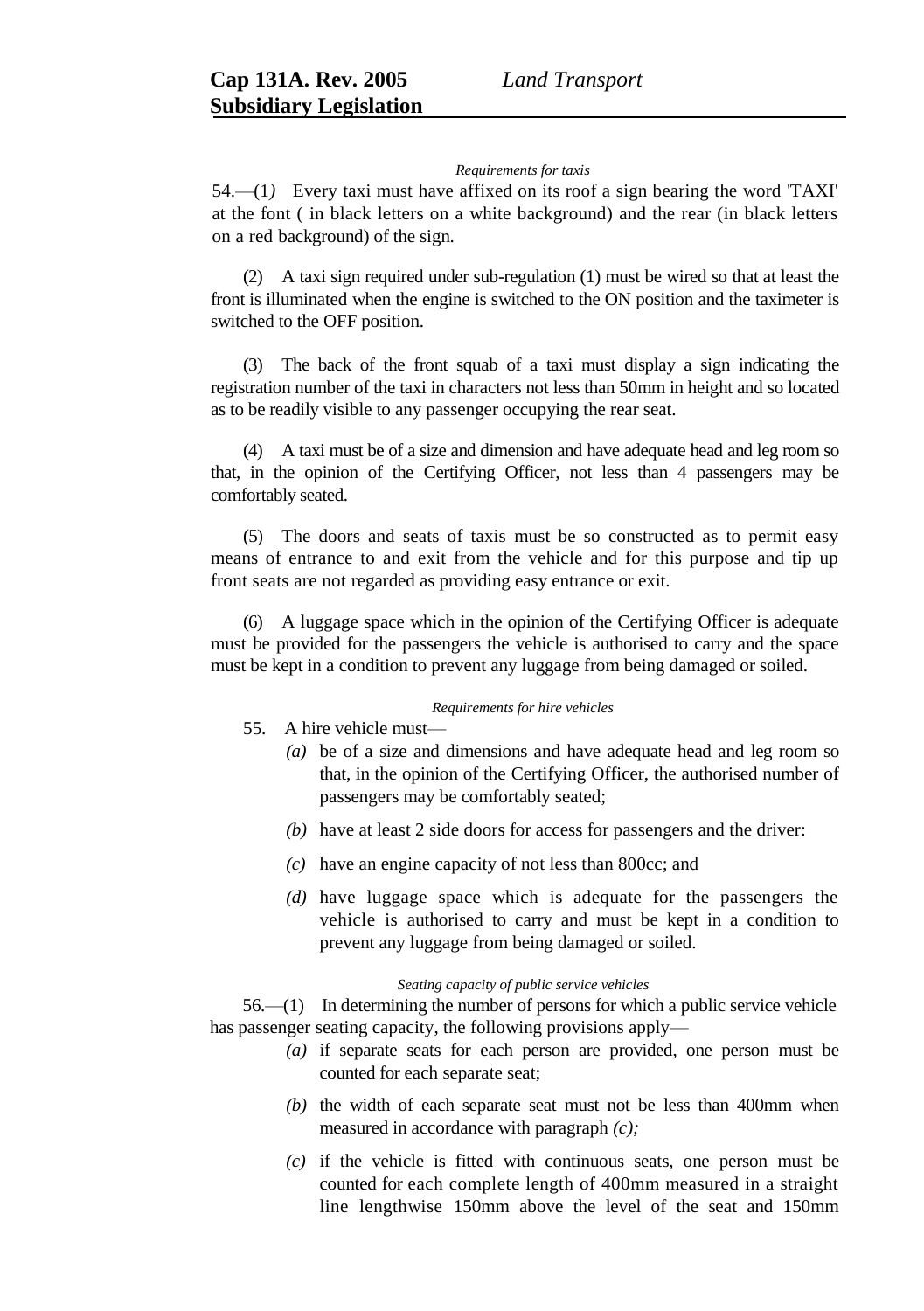forward of the back squab;

*(d)* if a continuous seat is fitted with arms for the purpose of separating the seating spaces and the arms are constructed so that they can be folded back or otherwise put out of use, the seat must be measured with the arms down;

in the case of perimeter seating, one seating position must be counted for each comer and the first seating position adjacent to it must be measured not less than 500mm from the intersection of the front of the seat squabs:

in calculating the passenger seating capacity of the vehicle, the driver's seat is excluded;

if a radius edge is fitted on the edge of any seat to permit easy access for passengers, the seat must be measured as if there were no radius.

(2) For the purpose of this regulation a continuous seat which is contoured or shaped to provide defined seating positions is treated as providing separate seating.

(3) If the vehicle is required to be fitted with seat belts the number of seating positions must not exceed the number of seat belts.

- (4) For the purpose of this regulation, "driver's seat" means—
	- *(a)* a separate seat provided to be occupied by a driver of a vehicle; or

*(b)* if no separate seat is provided, a part of a continuous seat of a vehicle—

- (i) if the gear shift lever is on the floor of the vehicle that extends from the right edge of the seat if the vehicle is steered from the right hand side, or from the left edge of the seat if the vehicle is steered from the left hand side to a point directly behind the head of the gear shift lever when in a position furthest from the driver; or
- (ii) in any other case 400mm of the right hand edge if the vehicle is steered from the right hand side or 400mm of the left hand edge if the vehicle is steered from the left hand side.

## *Other requirements fur public service vehicles*

57.—(1) Every public service vehicle must be equipped with a spare tyre mounted on a wheel and suitable for use on the vehicle and such wheel and tyre must comply with regulations 72 and 73 of the Land Transport (Vehicles Registration and Construction) Regulations and be available for use at all times.

(2) Every public service vehicle must be equipped with a serviceable jack, wheelbrace, wheel chocks and other equipment suitable for use on such vehicle for the purpose of changing wheels with safety.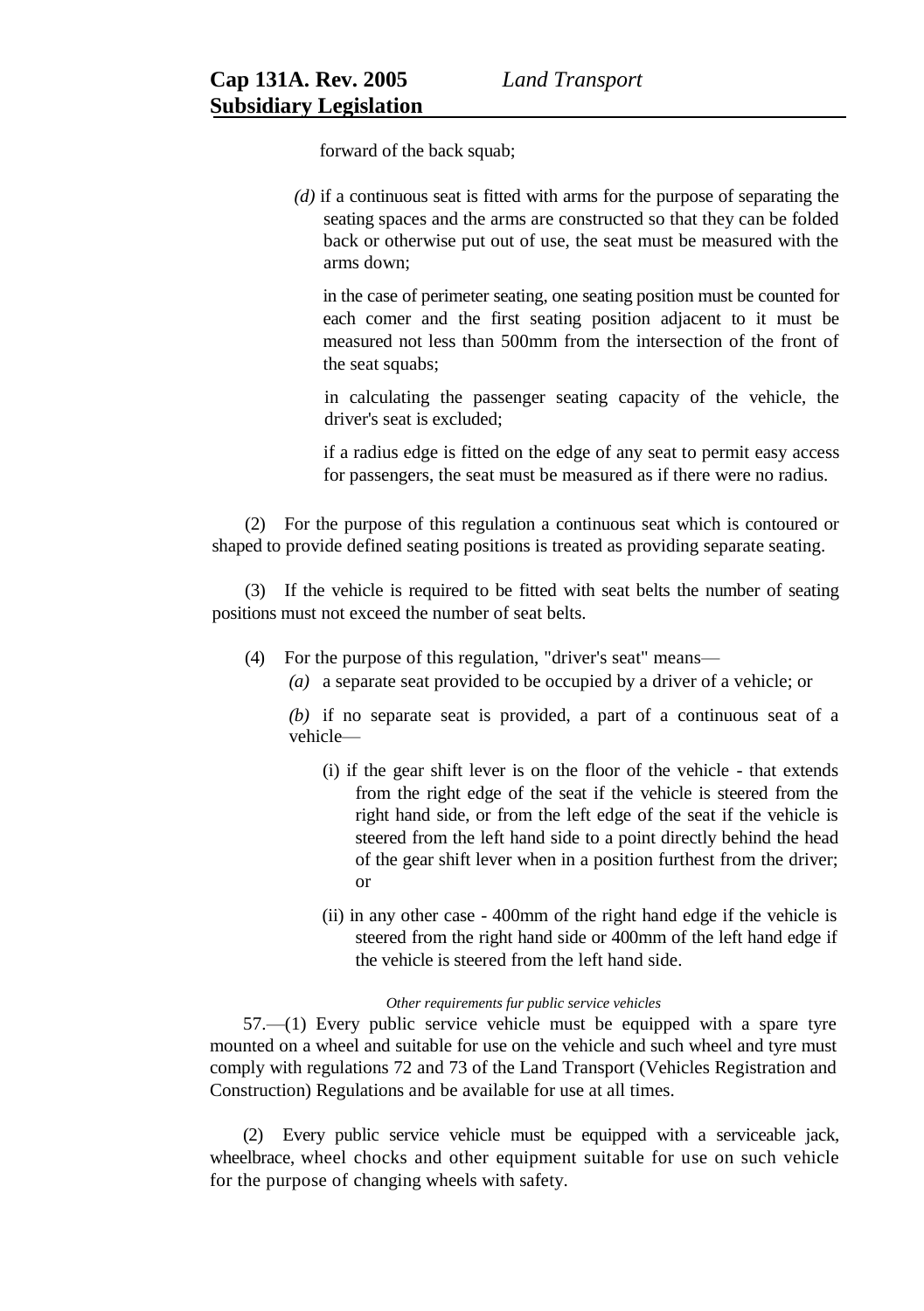(3) Notwithstanding sub-regulations (1) and (2), omnibuses permitted to carry in excess of 25 passengers need not carry a spare wheel and jack when carrying passengers within 10km from a service facility stocked with spare tyres and equipped with portable wheel changing equipment and operated by the licence holder.

(4) A motor cycle operated as a rental vehicle is not required to carry a spare tyre, spare wheel jack or wheel brace.

(5) Every public service vehicle, other than a rental motor cycle, must carry in the glove compartment, or in a clearly marked container adjacent to the driver's position, a first aid kit approved by the Authority.

(6) The Authority may require a public service vehicle other than a rental motor cycle to provide sufficient luggage space and such luggage space is to be compartmentalized for the safety of passengers.

# Part 5- MISCELLANEOUS

### *Penalties*

58. (1) A person who fails to comply with a provision of these Regulations commits an offence and is liable on conviction to the corresponding penalty prescribed for that offence in Schedule 2 to the Land Transport Fees and Penalties) Regulations 2000. **(LN 50/2003)**

#### *Repeal*

- 59. The following regulations are repealed—
	- *(a)* Traffic (Taxis and Rental Cars) Regulations;
	- *(b)* Traffic (Use of Taxi Meters) Regulations.

#### *Transitional*

## *Inserted by LN 50 of 2003*

Any proceedings instituted under these regulations with effect from  $10<sup>th</sup>$  July 2000 is deemed to have been instituted under the amended regulation 58 despite the irregularity in the wording of that regulations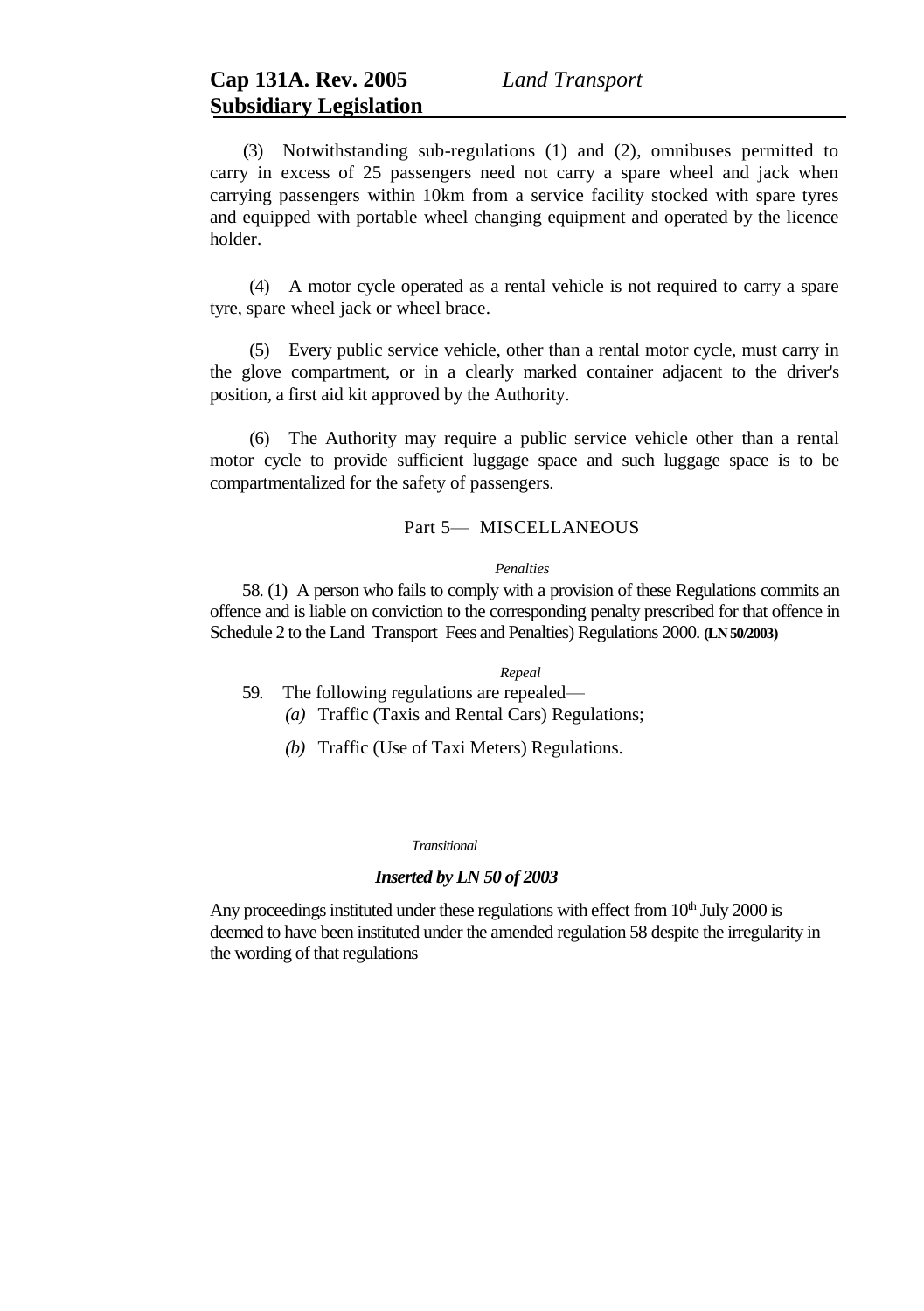# **SCHEDULE**

# *(Regulation 29)*

# TAXI FARES

# *ITEM FARE*

1. Fares for journeys—

The following are the maximum fares for journeys by taxis with mechanical taximeters—

- (i) Flag Fall………………………………………………… 50 cents
- (ii) For each or part of 230 metres after flag fall…………...10 cents

The following are the maximum fares for journeys less than 16km by taxis with electronic taximeters or without taximeters **- (LN 50/2003)** (i) flag fall 50 cents

- (ii) for the first or part of 250 metres after flag fall 14.2 cents
- (iii) or each or part of 250 metres after the first 250 metres 10.7 cents Rounded down to the number of whole cents.

In any case—

- *(a)* Additional charges or payments may be added to the maximum fares set out in paragraph 1 for journeys outside Viti Levu, for waiting time, for night journeys and in repayment of tolls and ferry charges incurred as set out in paragraph 2.
- *(b)* Operators may charge below the maximum fares and charges.
- 2. Additional charges.

Additional charges may be added to the maximum fare set out in paragraph 1 as follows—

*(a)* Charges for journeys outside Viti Levu.

An additional charge of 5 cents for each separate journey may be made in respect of all journeys outside Viti Levu.

*(b)* Charges for waiting.

Subject to paragraph  $3(a)$ , if a taxi is required to wait for a period either before, during or at the end of a journey, additional charges for waiting may be made at the rate of 25 cents for each 5 minutes after the first 5 minutes of each separate period of waiting time.

*(c)* Special hours rates.

An additional charge at the rate of 50 cents for each journey may be made for the hire of taxis between 10pm and 6 am.